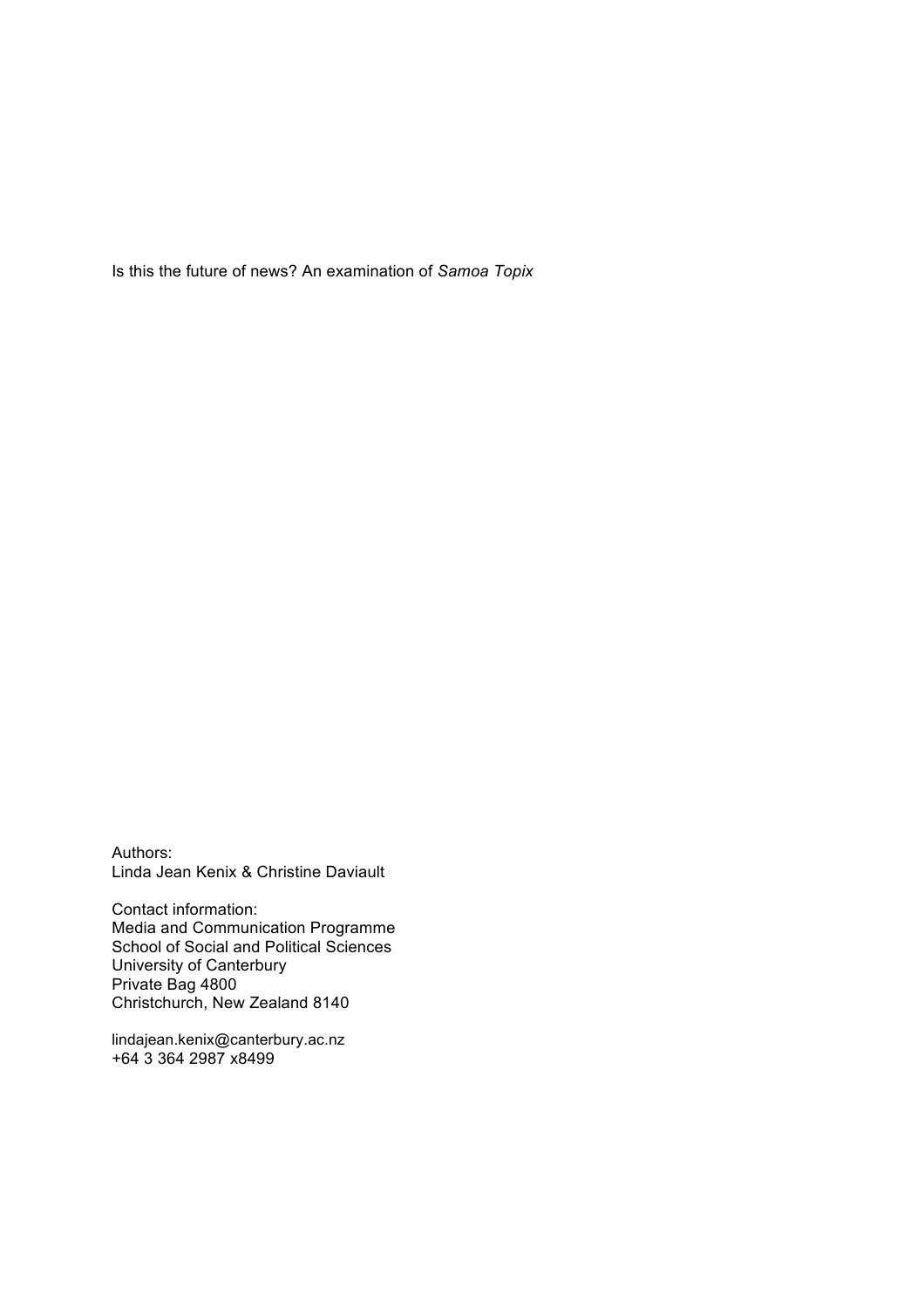# **Abstract**

News in general still relies upon the ethical norms of traditionally responsible news values, such as balance, fairness and objectivity. However, recent research has found that mainstream newspapers are adapting to how readers now wish to engage with the news online – encouraging citizen journalism and commentary to "construct a more pluralist and democratic debate about matters of public interest" (Franklin, 2008, p. 631). Some have argued that by adopting tenets of public journalism, mainstream news media are promoting democratic ideals and embracing what have historically been viewed as alternative media practices. This research aims to examine how one particular example from the global *Topix* news organization creates and disseminates its news online. *Topix* makes an impressively bold statement on their website that they have "combined the best technology with the strongest local participation to create the best destination for news and discussion. By giving everyone access to the tools to talk – and an audience to listen – *Topix* redefines what it means to make the news" (*About Topix*, 2011). *Samoa Topix* claims to be a "leading news community", "continually updated", with "thousands of sources" that gives "everyone access," but how are these transparent and pluralistic claims supported by reality on their web site and what can this case study tell us about journalism in the 21<sup>st</sup> century?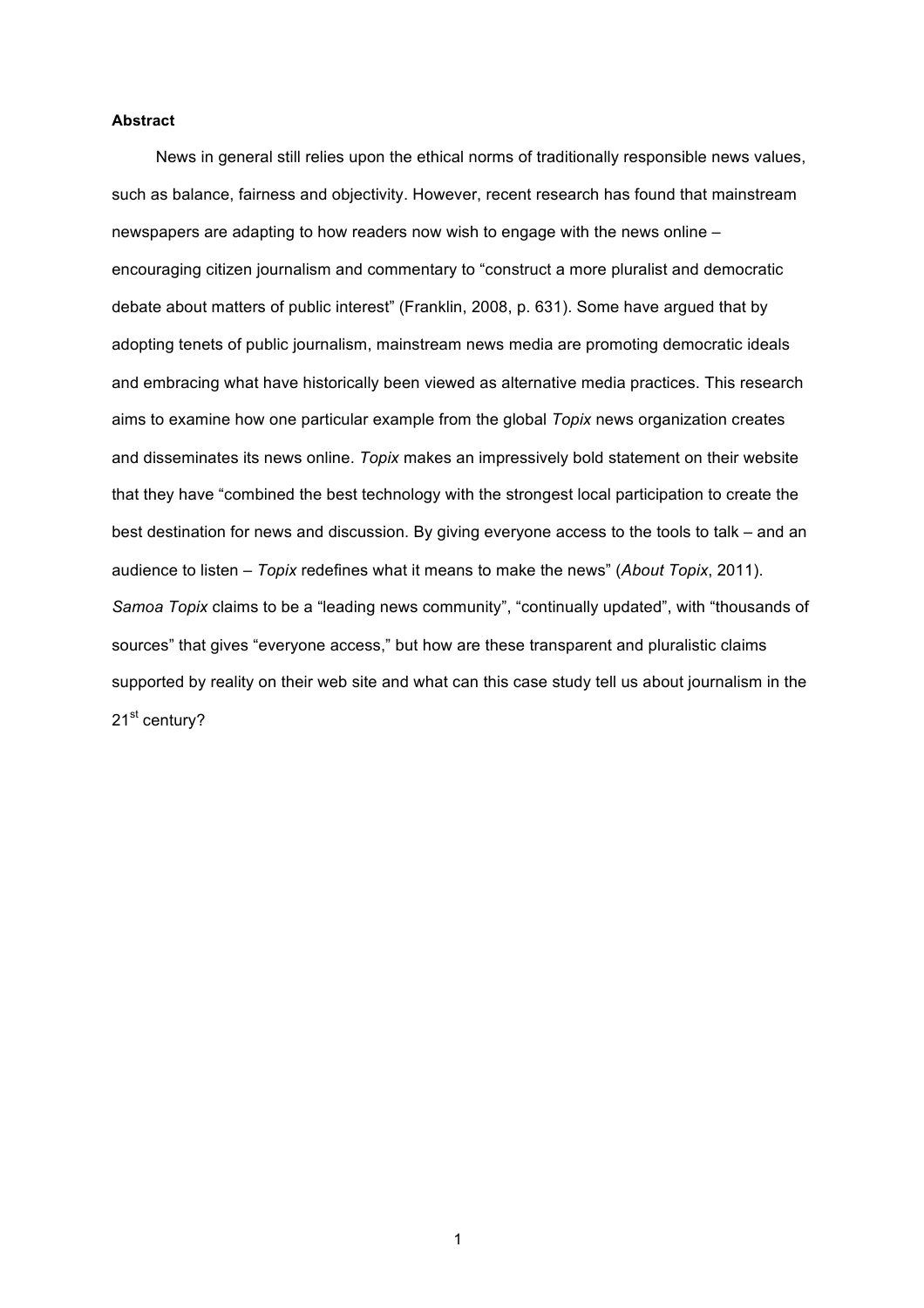This paper examines *Samoa Topix* as a case study of how news is created in an online, participatory context. *Samoa Topix* claims to be a "leading news community", "continually updated", with "thousands of sources" that gives "everyone access," but how are these claims supported by reality and evidence on the web site? This study will explore whether *Samoa Topix*, as a case study of online news aggregation and journalistic discussion forums, offers "a more pluralist and democratic debate" (Franklin, 2008, p. 631); whether the discussion in forums relates to the news content in any way; if the news stories that *Samoa Topix* aggregates are dependent upon traditional approaches to journalism and if the news topics on *Samoa Topix* are similar to the news topics in the Samoa Observer, the national newspaper of record in Samoa. There has been much research exploring the possibilities of online journalism within the participatory and pluralist context of native reporting. This research hopes to better understand the present capabilities and limitations of online journalism through a case study of *Samoa Topix*.

# **What is online news?**

Journalism, in the broadest sense, examines proximate topics that involve prominent individuals and have broad effects (MacDougall & Reid, 1987). Using these unique qualities as the foundation for growth, mainstream journalism has evolved into a modern bureaucratic network of organizations that aim to observe and objectively document events in a shared reality (Davis, 1996). Yet, like all cultural institutions (Williams, 1977), journalism's norms and practices are constantly changing. The notion of journalism as a solidified foundation of institutionalized practices, such as news beats and organizational routines (Shoemaker & Reese, 1996) continues to exist on one level. While some recent research has questioned this underlying presumption that all media, including newer multimedia content, is equally driven by consistent routines and norms (Keith, 2010), there is still the widespread assumption that some similarities in media routines, organizational influences, extramedia influences, ideological influences and individual influences exist across the journalistic spectrum. Alongside this expanding discussion is the notion that news is a manufactured representation from a decidedly elite ideology (Herman & Chomsky, 1988; Tuchman, 1978) - a position further problematized by the increasingly egalitarian online sphere of communication.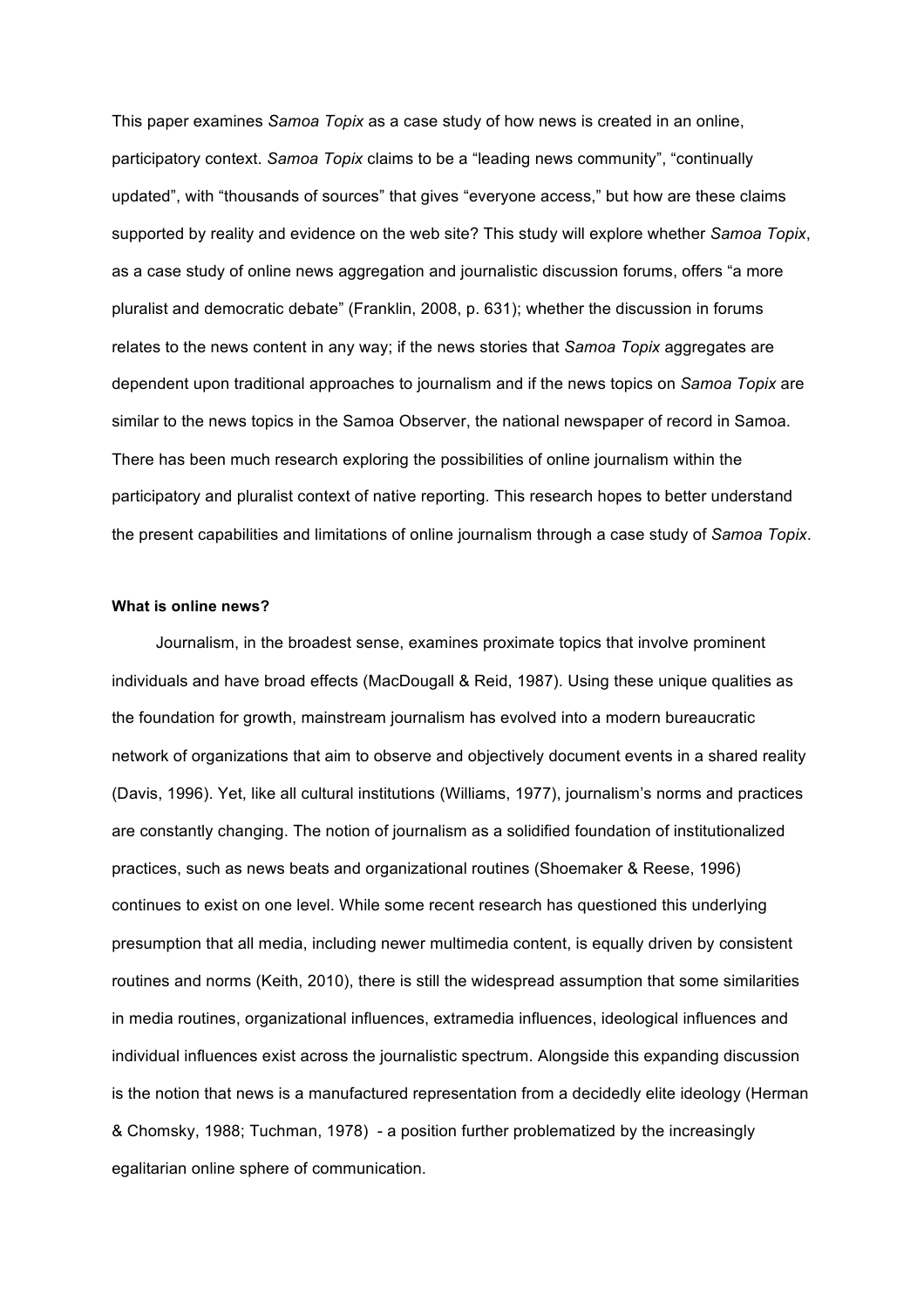Perhaps because of these tensions, contemporary journalism is still largely, and perhaps reflexively, viewed as both the result of cultural influences (Gitlin, 1980; Hall, Critcher, Jefferson, Clarke, & Robert, 1978) and largely still a professionalized embodiment of reality, which continues to follow a traditional adherence to ethical norms such as balance, fairness (Singer, 2006) and objectivity (Deuze, 2005). Embedded within these ethical norms has been a maintenance to what could be called responsible news values (Norris, 1992) that rely upon a rhetoric of the "social responsibility to inform" (Winter, 1993, p. 18). Some authors (i.e. Masterton, 1992) have suggested that such responsible news values and practices have worldwide application, particularly in regards to issues where norms and values are often seen as crossing national barriers (Dunwoody & Peters, 1992). Journalists in democratic societies around the globe often conceptualize themselves as the "voice of the public" (Rupar, 2006).

The responsible news values of journalism have been under increasing pressure from the capabilities inherent in relatively recent technological advancements. Roughly 30.2 percent of the world population, or just over 2 billion people, were using the Internet as of March of 2011 (Internet World Stats, 2011). Many of those online are not only reading content, but are also creating content that draws upon shared modes of delivery in both the aesthetic style and organizational approach of news reporting that is so widely used in mainstream media. This similarity leads many readers to assume that such content is some form of reputable journalism based on perceptions of professionalized news values, when that might not be the case (Kenix, 2007; Peabody, 2008; Wall, 2005). Such relatively low levels of media literacy have important implications for democracies in an environment where media as a whole is almost completely digitized – and therefore also rapidly altered by content creators and contributors. Indeed, most newspapers have already shifted to either a uniformly or partially digitized format as a response to consumer demand. For example, the *Guardian* newspaper readership dropped from 487,000 in 1985 to 365,562 in 2007. However, the online *Guardian Unlimited* attracts 16 million readers and 147 million page impressions each month (Franklin, 2008). As this shift to digital communication continues, media organizations are increasingly taking advantage of the technological capabilities inherent in online communication.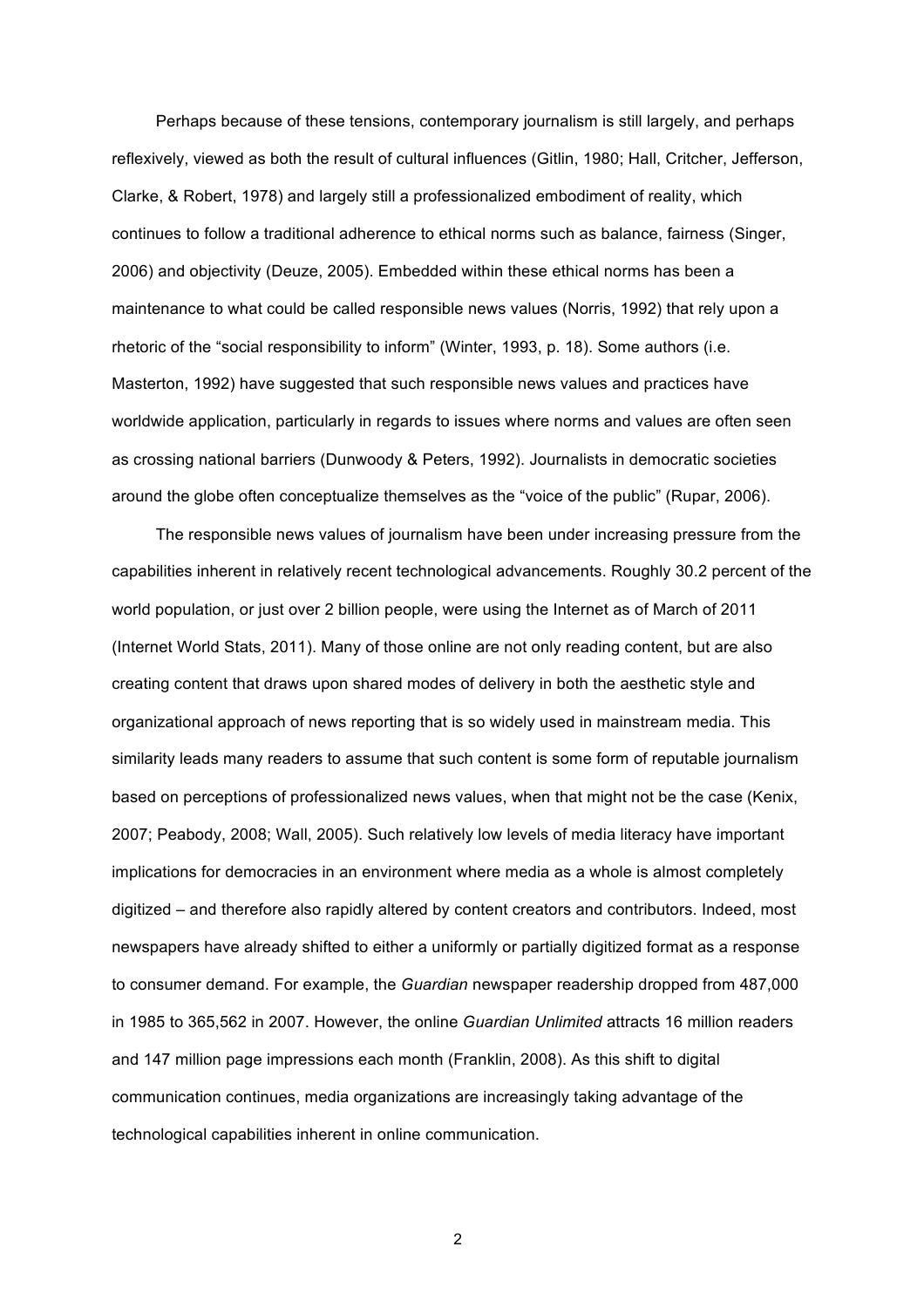One such example of how technology is driving changes in the newsroom is through sourcing. Historically, news media have operated largely through a hierarchy of access (Atton 2002a), which often dictates who is sourced in the news according to perceived credibility. This hierarchy of access has extended throughout the media spectrum, regardless of the size of the organization. A study of three regional newspapers in England, for example, showed how the local press, just like its national counterpart, favored elite sources over common ones; male over female sources; and white over black (Ross, 2010). When that is subverted, and citizens are called upon to help create content, then the news can become "an inclusive, radical form of civic journalism" (Atton 2003: 267). This type of journalism has been called native reporting (Atton 2002a: 112–17) and has been found to be an instrumental part of independent current event weblogs (Matheson & Allan 2003) as well as other open publishing sources online, such as Indymedia (Platon & Deuze 2003), which have technological capabilities that easily allow for reader contributions to content. Native reporting has also extended into mainstream websites such as CNN's iReport, MSNBC's First Person, Fox News' UReport and Broadcast Interactive Media's YouNews. Indeed, iReport, appears to draw as much from Indymedia as it does from CNN. However, the long-held belief that mainstream news media adhere to traditional principles of objective and professionalized reporting, while other, more alternative media allow for individual-level, opinionated ideological influence, could also be eroding in an online news media environment. Recent research has argued that both the mainstream and alternative press are moving away from objectivity as a guiding principle and towards transparency as information becomes more readily accessible to readers (Kenix, 2011). Mainstream newspapers are increasingly adapting to media technology and how readers now wish to engage with the news – encouraging citizen journalism, blogging commentary and reader responses to "construct a more pluralist and democratic debate about matters of public interest" (Franklin, 2008, p. 631). By adopting tenets of public journalism, media as a whole are promoting democratic ideals and adopting what have historically been viewed as strictly alternative media practices (Haas, 2004).

The trend towards transparency, particularly online, may seem to indicate a form of journalism that is less bound by organizational rules and is more open to individual input. However, it also raises questions regarding fairness and balance and the importance of context.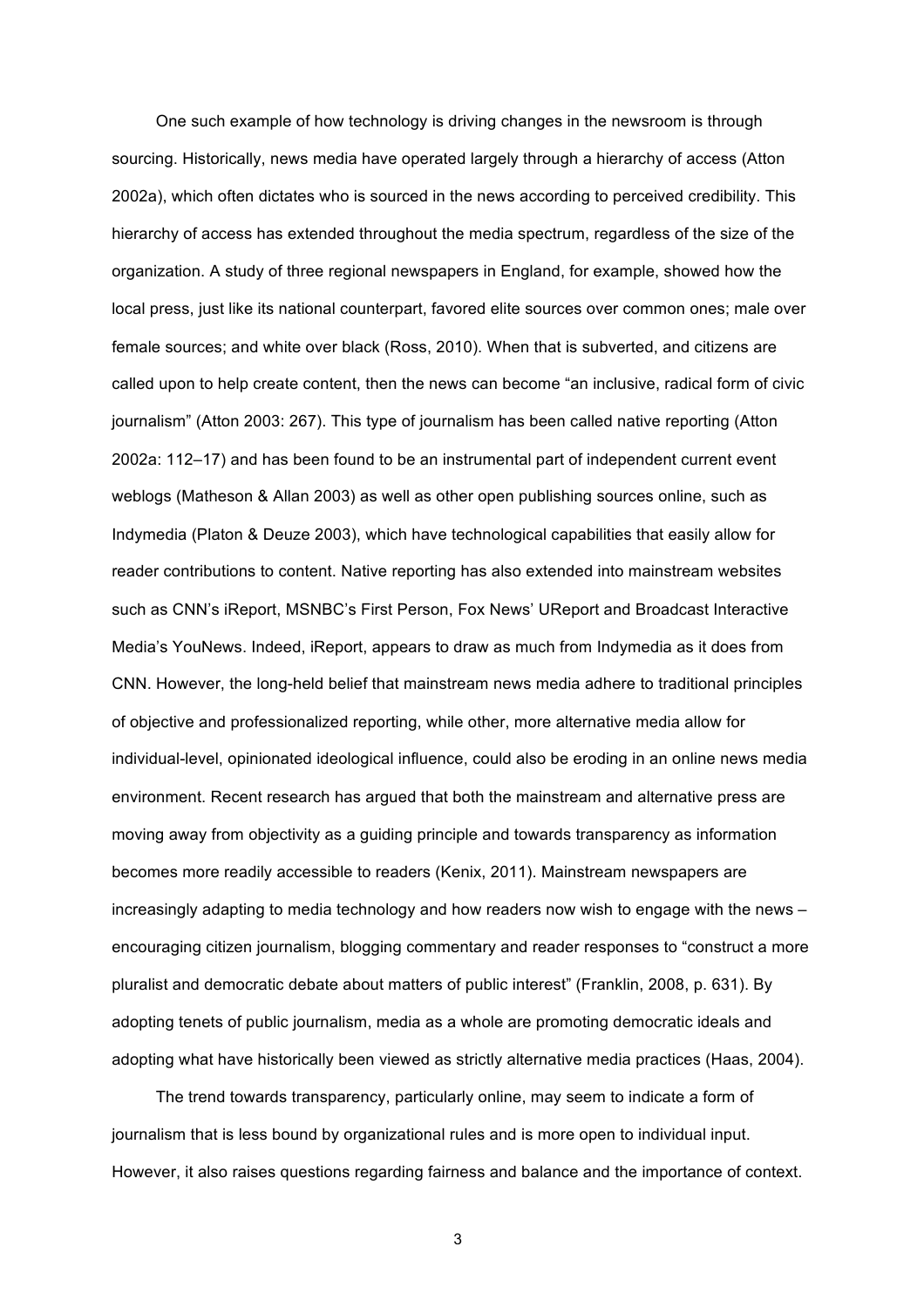These principles of traditional journalism are no less crucial in a world where news is increasingly produced at a micro level. An important question is whether the appeal inherent in journalism generated from alternative sources overwrites the need for proven credibility. Couldry (2010) analyzed the web sites of what he calls writer-gatherers (a term he prefers to citizen journalist) in order to answer the question: "if there is potentially a democratization of journalism under way, are its likely preconditions being met in the practice of those writer-gatherers?" (139). These preconditions include an extension, even in a new language, of something like journalistic values, or the development of new sources on which journalistic practice can rely; the time for actors to carry out such a role; the money and resources to carry out such a role; and the legitimacy and recognition for such a role (139). Couldry (2010) found that the existence of sites where the public can voice their opinion could possibly lead to a "new form of pressure on related professional elites" (150). However, he argues that we have not achieved this tipping point yet.

While this pressure on professional elites might not be as pervasive as Couldry argues it could be, news media are utilizing aspects of interactive technology to build relationships with readers and "to promote the impression of a greater accountability to a generalised readership" (Conboy & Steel, 2008, p. 654). Scholars have long conceptualized the Internet through the framework of public participation within a directly democratic forum (Bertelson, 1992). As the Internet has grown in popularity, so too have the comparisons to a participatory public sphere first put forth by Habermas (1989). Citizens can presumably engage in an unhindered exchange of information, ideas and rational debate while online. Civic participation has been said to require four basic criteria: "(1) individuals are included; (2) it is voluntary; (3) it refers to a specific activity, which is (4) directed towards influencing the government or authorities in general" (Brezovsek, 1995 cited in Zhou, Chan, & Peng, 2008). Voluntary citizen participation through online news groups and discussion forums, in particular, appear to meet each of these criteria and are readily available in most online news websites.

An important caveat to the potentiality of citizen engagement online should be that even if one's activity might be viewed as participatory, it does not necessarily mean it is also considered integral to a deliberative democracy. For example, the mainstream *Guangzhou Daily* has a wellused discussion forum, which suggests some level of participatory engagement not found in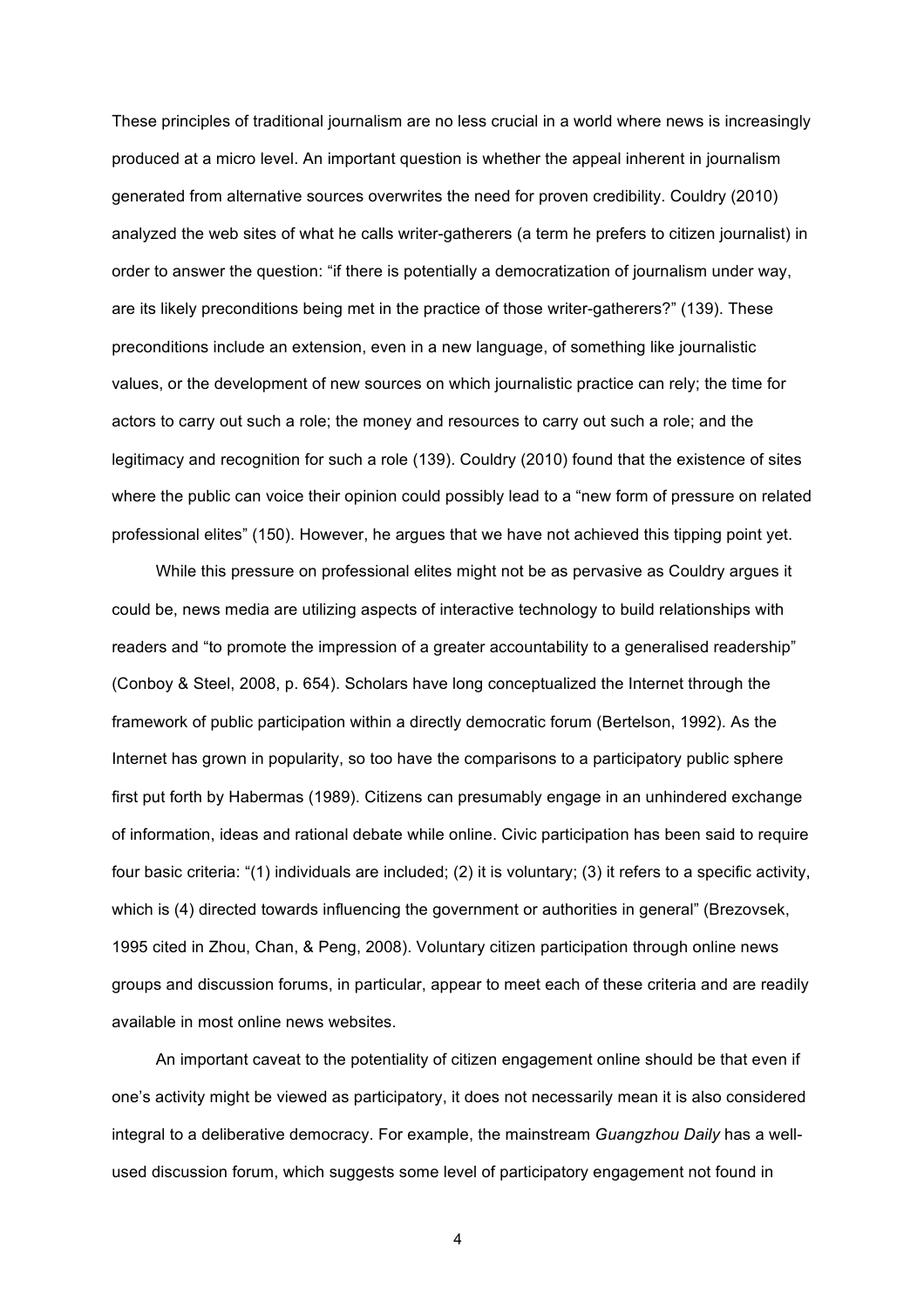traditional journalism. However, closer scrutiny reveals infrequent follow-up posts, a lack of diversity in topics, a tendency for discussion to focus on issues outside of politics, low levels of complexity in discourse and a lack of meaningful debate online (Zhou et al., 2008). Therefore, even though citizens may be involved in the process of some form of civic participation online, it might not qualify as any actualization of deliberative democracy. That being said, citizen participation and native reporting can empower the "former audience" (Gillmor, 2006, p. XXV) to become more involved in their community and their media. It can serve as a kind of bridge media that links "traditional media with forms of civic participation" (Schaffer, 2007, p. 7). The ability of ordinary citizens to post comments online is in itself a radical departure from established mass media practices. The ability to post like-minded comments also may facilitate a sense of community online. Participating within a thread of commentary allows viewers to not only consume a mediated product, but also works to help create and construct the meaning of that product (Rheingold, 2002). However, anonymously constructed public spheres can also result in a level of debate that quickly turns vitriolic (Kenix, 2011). Anonymous and unaccountable anger within discussion forums can be pointed in almost any direction: specific commentators, those who oppose their views in general, or the creators of the initial post. While these contributions may serve to coalesce the community by helping to confirm what the majority of commentators believe to be right, they also work against a "pluralist and democratic debate" (Franklin, 2008, p. 631). Habermas (1989) argued that democracy can be messy but, by almost any definition, a self-assured, one-dimensional and oppositional fighting front does not equate to democratic debate within a public sphere.

Increased engagement, in whatever form, is not only situated within citizen journalists, or writer-gatherers, but may be within the more professionalized contemporary news media as well. The BBC's former correspondent Martin Bell calls such news the "journalism of attachment" (Bell, 1998, p. 273). This form of journalism is actively not neutral and makes clear claims about who is right and who is wrong. Journalism of attachment can become much more obvious in times of global conflict, such as the news coverage of the Bosnian war, which largely supported the Bosnian Muslim government and not the Serbs (Gowing, 1997). This type of coverage is not found only in editorial pages but throughout news reporting (Hammond, 2000). In America, the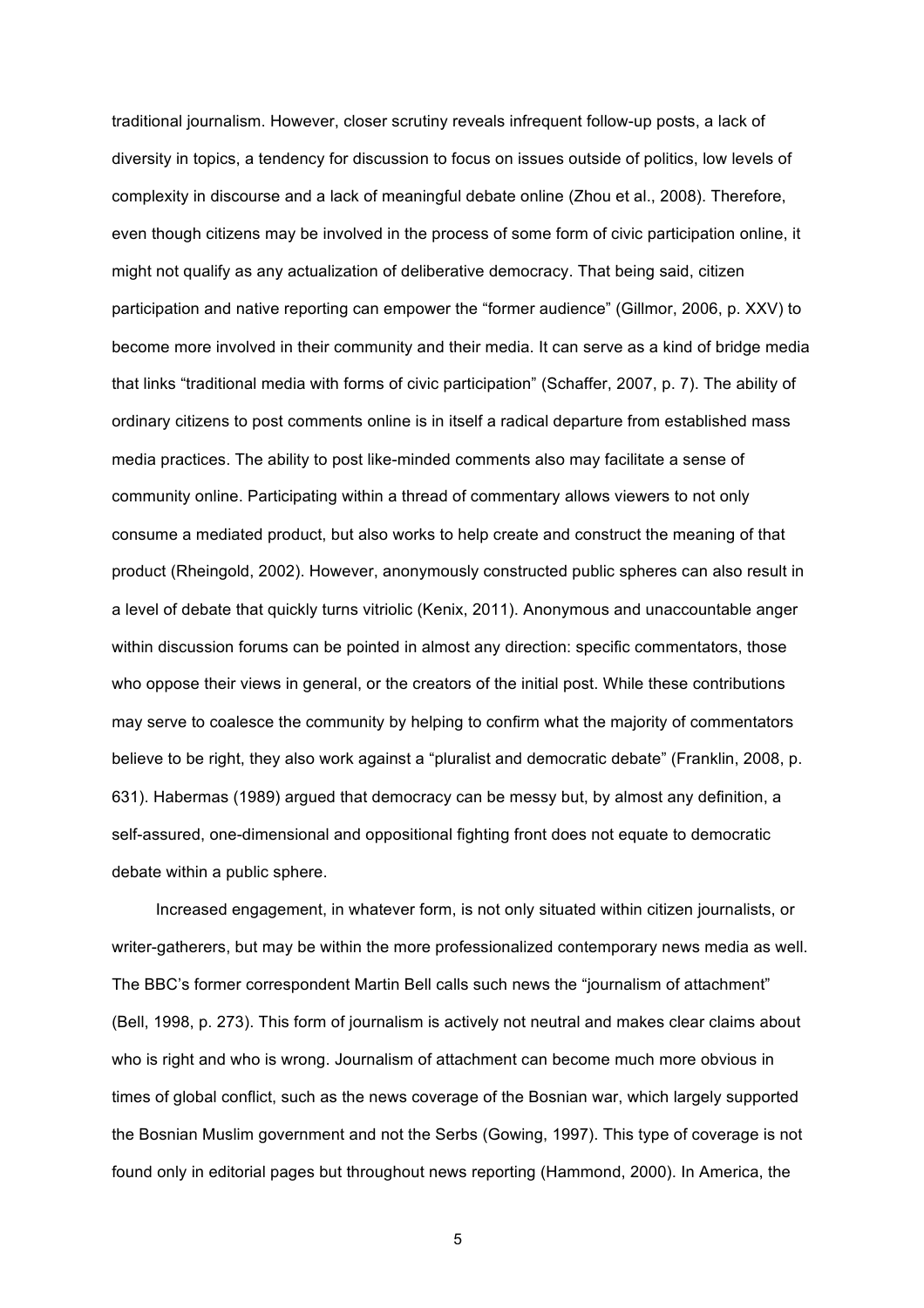Pew Research Center reported that 73 percent of Fox news stories included opinions from reporters and anchors. While this number, which far exceeds the 29 percent of opinion from cable rival MSNBC (cited in Johnson, 2005), may be a harbinger of future reporting styles, it raises several important questions regarding the blurring between what is a personal opinion and what are facts supported by credible sources. September 11th further brought forth opinion and commentary directly into news content. Scenes of personal emotion abounded as reporters cried on camera from Ground Zero (Tumber, 2002) and journalists raced to morally interpret who were "the 'friends' and 'enemies' of a state" (Ruigrok, 2010, p. 87).

The increased engagement from citizens and professionalized journalists would presumably lead to a richer mediated news environment. However, research has found that while "there is an abundance of news online" (Redden & Witschge, 2010, p. 184), content itself varies very little from one news outlet to another and little opportunity for the public to actually "participate beyond interpreting and responding to stories" (Redden & Witschge, 2010, p. 185). While there may be a "blurring of news and non-news spaces" (185) on social networking platforms (e.g. Twitter, Facebook), "the contributions on non-news spaces are often responses to news and involve a repurposing of mainstream news content, underlining rather than challenging the position of the mainstream media as gatekeeper" (pp. 185-186).

There is also supporting research that continues to find relatively little interactive reporting, small gains in public communication and only slight attempts at building relationships with readers across many online news sites (Oblak, 2005; Quandt, 2008; Rosenberry, 2005). Although, it should be said that in 2004, longitudinal research did find definitive improvements in interactivity online over time (Greer & Mensing, 2004). The relatively recent arrival of blogs, wikis and other communicative technological advancements, as well as the continued rise and potential competition of citizen journalism, may now be leading mainstream media into a new interactive form of citizen-based news (Paulussen, Heinonen, Domingo, & Quandt, 2007). This research tests this assumption through a case study of how one particular example, the *Topix* news organization, creates and disseminates its news online. In doing so, this research embraces the academic complexity of what now constitutes online news and hopes to potentially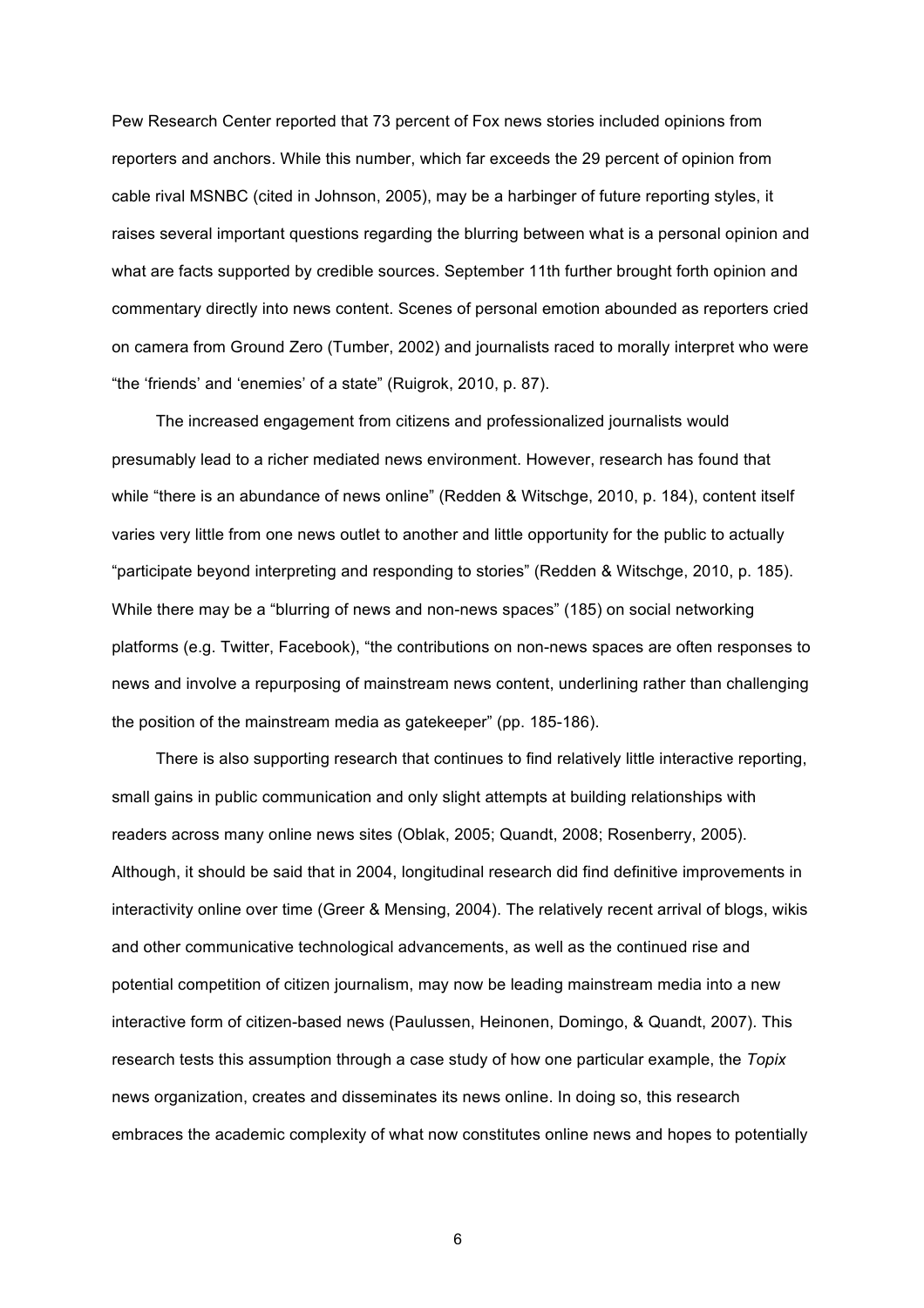problematize that definition even further with the goal being a more nuanced and contemporary understanding of a "media world in upheaval" (Keith, 2010, p. 12).

#### *Samoa Topix* **as a Case Study**

Samoa was purposefully selected as a case study to illustrate the changing face of journalism in the context of such dramatic technological innovations, which appear to be radically shifting content and distribution. Journalism within the boundaries of Samoa continues to be formed around profound tensions in press freedoms. In Samoa, journalists work under the threat of the 1992 Printers and Publishers Act, a law that "directs publishers and editors to reveal their sources of information to government leaders such as Prime Minister, cabinet ministers, MPs, and heads of government departments, who claim they have been defamed by the media, mainly newspapers" (Sano Malifa, 2010, p. 41). This might explain why an initial overview of the use of sources in news stories coming out of Samoa rather quickly reveals a heavy reliance on nonspecific sources such as "the Government," "the Cabinet" or even "unnamed sources." Samoa also has a policy that public funds can be used for legal fees of government leaders in defamation lawsuits. Taken together, many independent journalists in Samoa, like their colleagues throughout the troubled region, live in fear of governmental reprisals for critical news coverage that can extend indefinitely through lengthy court cases fully supported by public funds. While some would argue that Samoan journalists have been "vocal and fearless critics of government abuse" (Singh, 2005, p. 44), it is clear that reporters are under extreme pressure by law to report favorably on the government. On the *Samoa Observer* web site, Savea Sano Malifa, the Editor-in-Chief of the newspaper explains these tensions:

> …as unshakable believers in freedom of expression and the public's right to know, we have unfortunately been engaged in more stressful confrontations with the mighty and powerful than we care to admit. Along the way our efforts to maintain this stand in the face of legal threats brought by government officials has been a source of much frustration (Malifa, 2012).

Given that this is the case, it would be reasonable to assume that Samoans, and those who have emigrated from Samoa, may wish to seek out alternate news about Samoa online.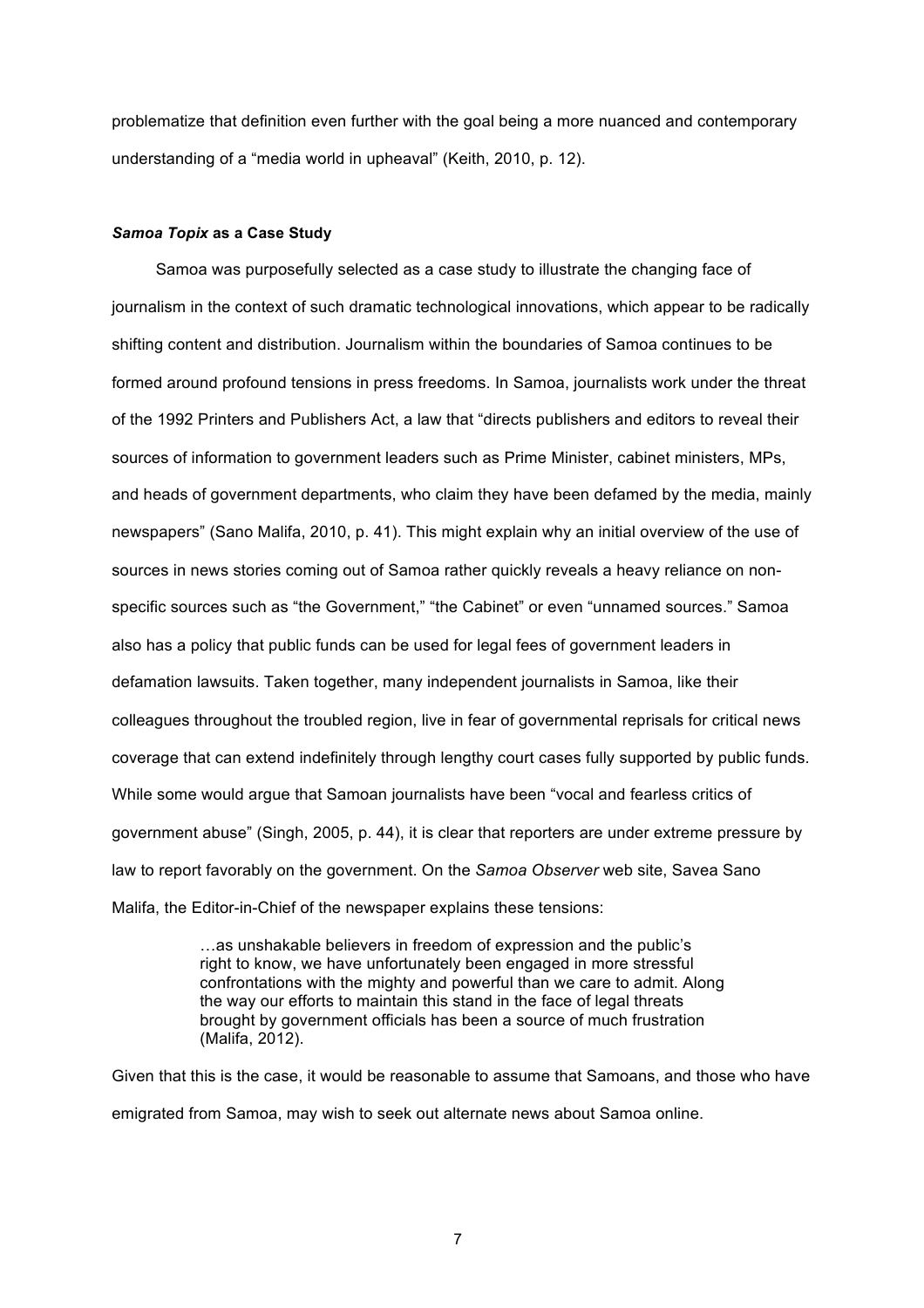While alternative online news about a particular geographical region is always of importance to those who live both inside and outside its borders, it is particularly important in this context given that the majority of ethnic Samoans actually live in countries other than Samoa (Statistics New Zealand, 2011). The importance of online news to those who have emigrated from Samoa cannot be understated given such phenomenal rates of their diaspora around the world. Media connects citizens, cognitively and emotionally back to their homelands. Indeed, media now redefines transnational boundaries and actively constructs multiple, temporal public spheres based on a shared cultural identity. Bonini (2011) eloquently states that "the media serve as a portable set, a modular backdrop that represents our home and that we use when we are travelling to take a picture of ourselves, pretending that we never left" (p. 870). Digital diasporas can quickly network and coalesce cultures together through infinitely expanding online models of geo-political mobilization (Gillespie, 2009). This research will examine whether anything close to such a potentiality has been attained in this instance through the relatively democratic online news media about Samoa, which is situated outside the geographic borders of a relatively constrained Samoan journalistic system.

*Samoa Topix*, like all media, sits on a continuum of alternative and mainstream media and is not easily categorized as one or the other. It is a regional section of the parent company *Topix*, which is a privately held company based in Palo Alto, California. It receives substantial funding from three historically powerful newspaper conglomerates: Gannet, McClatchy and Tribune Company (*About Topix*, 2011). Their stated goal, when they first began in 2004, was to aggregate news based on topic categories and present that information cohesively on separate web pages. In response to consumer demand, the company added discussion forums in 2007 so that users could discuss and share news content. *Topix* makes an impressively bold statement on their website that they have "combined the best technology with the strongest local participation to create the best destination for news and discussion. By giving everyone access to the tools to talk – and an audience to listen – *Topix* redefines what it means to make the news" (*About Topix*, 2011). The potential ability for *Topix* to serve as a powerful democratic tool for information dissemination and exchange between and within diasporic Samoan communities and Samoan nationals appears to be present in *Samoa Topix*.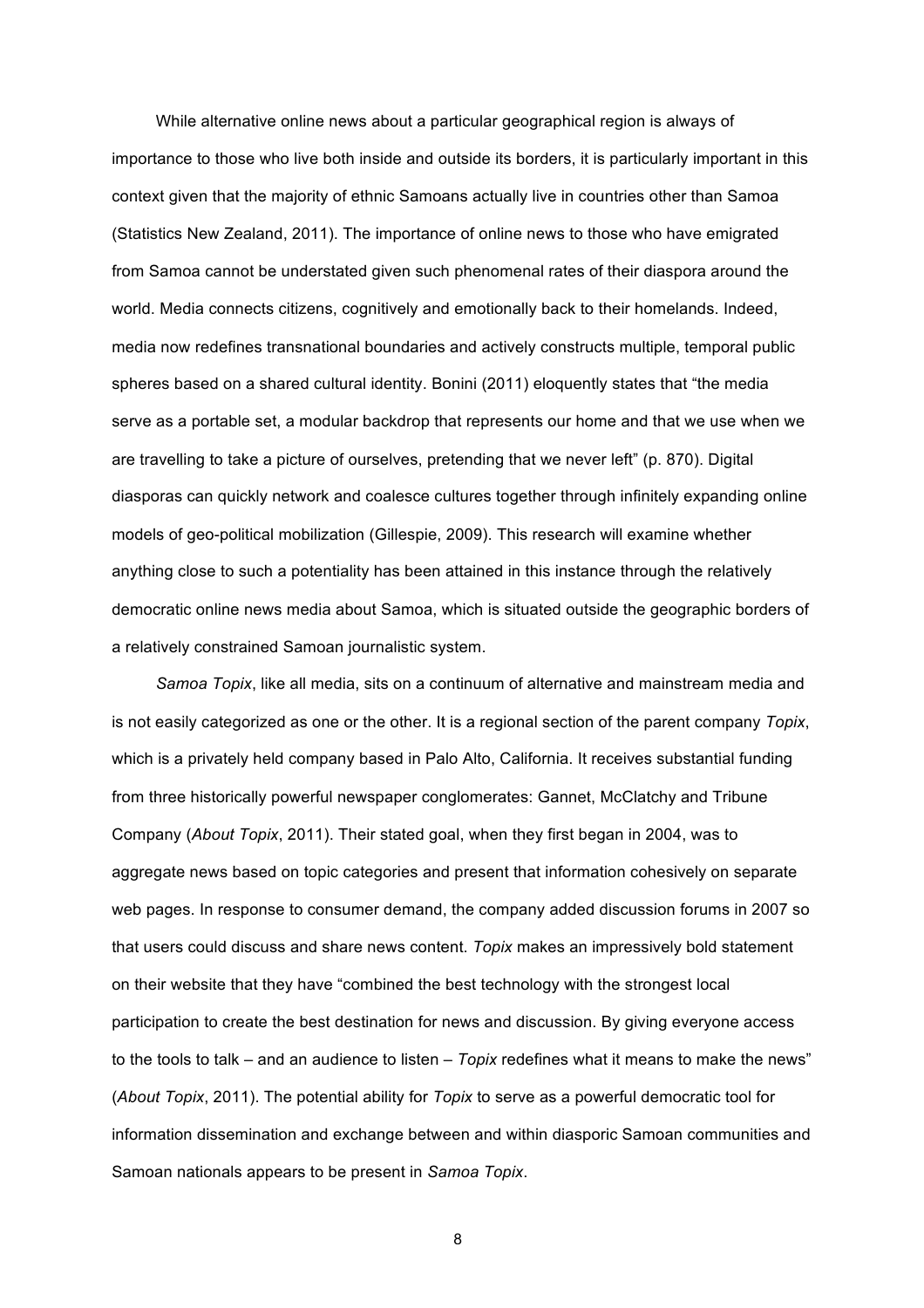# **Research Questions & Hypotheses**

This research examines *Samoa Topix* as a case study of how news is created in an online, participatory context. *Samoa Topix* claims to be a "leading news community", "continually updated", with "thousands of sources" that gives "everyone access." This research explores the veracity of these claims, and in so doing, also examines how *Samoa Topix* might be potentially shifting the definitional boundaries of what constitutes journalism in the 21st century. More specifically, this study explores the following research questions:

> R1: Do the comments on *Samoa Topix* illustrate the potential towards "a more pluralist and democratic debate" (Franklin, 2008, p. 631)? R2: Does the discussion relate to the news content in any way (i.e. does it drive news content on *Samoa Topix*, repeat news content or show no relation to news content)? R3: Are the news stories that *Samoa Topix* aggregates dependent upon traditional approaches to journalism (i.e. professionalism, objectivity, balance, elite sources)? R4: Are the news topics on *Samoa Topix* similar to the news topics in the *Samoa Observer*, the national newspaper of Samoa?

# **Methodology**

A total of 103 forums were qualitatively assessed from the "Forums & Polls" section of *Samoa Topix*. This qualitative narrative analysis of content on the *Samoa Topix* discussion forum was conducted to assess whether news aggregating web sites such as *Samoa Topix* exemplified participatory reader input and deliberative exchange, which the first research question explores. The forums are organized according to date of the most recent comment, so the date when these forums were originally created varies greatly. Each time a new comment is added to an existing forum, the topic moves to the top of the list. The earliest forum was created May 10, 2007 and the latest on January  $1<sup>st</sup>$ , 2012. After a qualitative examination of forum content, it was possible to ascertain whether a thread was created in response to a news item as an extension or reframing of the news material or if the thread pertained to an extraneous issue. The forum topics were also analyzed to identify possible reasons that the readers of *Samoa Topix* may be engaging with the material and the nature of their participation. In addition, the information design and technological capabilities of the website were also examined for the potential degree of interactivity, participation and exchange possible through *Samoa Topix*.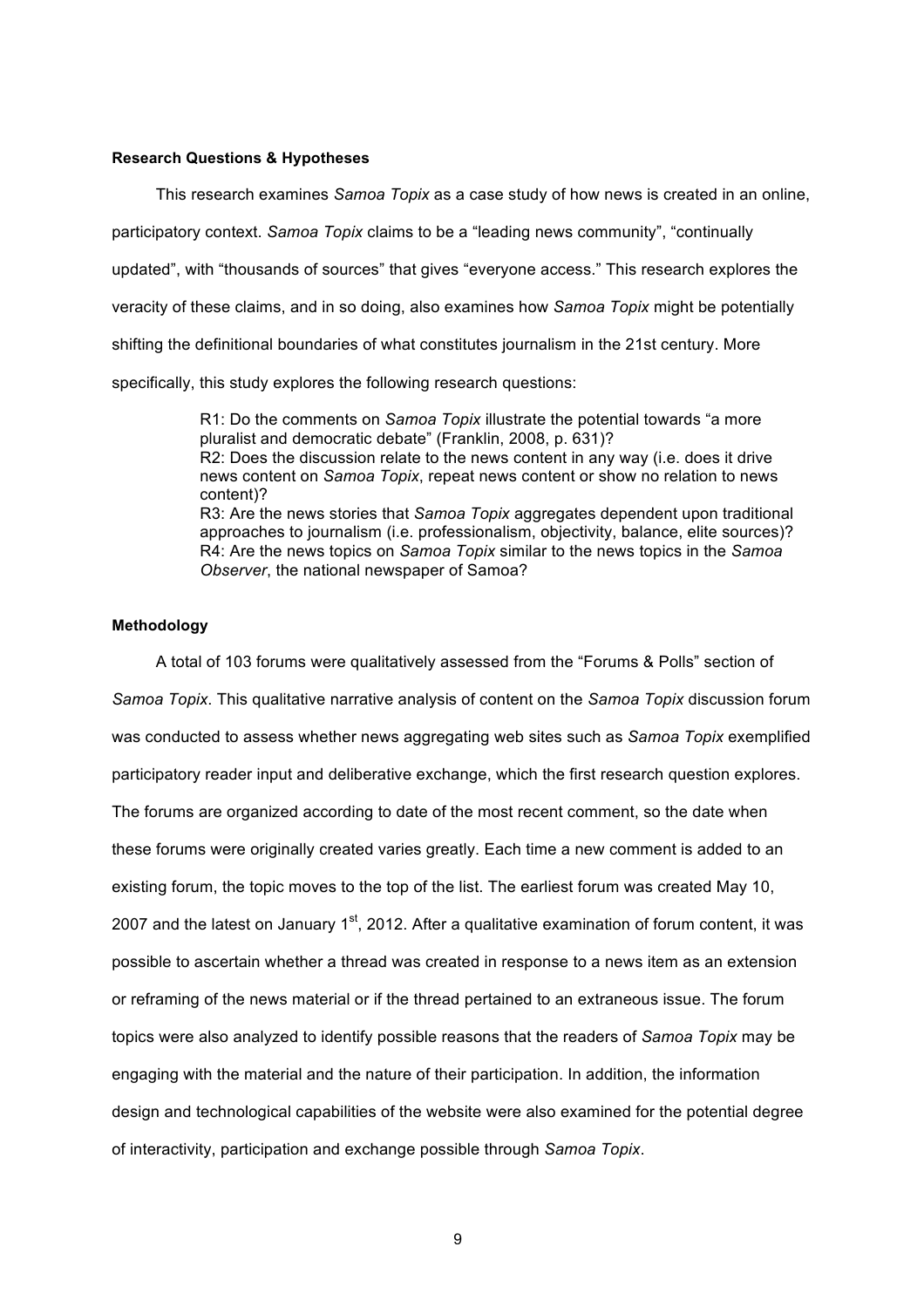This research follows the example of previous work, which has examined individual narrative fragments from different sources that combine to form an overarching narrative (Atkinson, 2006; McGee, 1990). This approach argues that meta-narratives are comprised of multiple parts and do not exist as a complete entity but rather as a multitude of pieces. The term, narrative, itself refers to "a dense reconstruction of all the bits of discourse from which [they were] made" (McGee, 1990, p. 70). These bits of narrative can culminate at a specific cultural site, as was illustrated by an examination of the Vietnam War Memorial (Ehrenhaus, 1993) or across a longitudinal range of magazine publications, and as was discussed through an examination of the historical New Zealand newsmagazine, *Earwig* (Kenix, 2010). A broader meaning, which is comprised of previous narrative fragments, can coalesce together into a cultural site that comes to define, in this case, a particular website.

Such a cultural site is created by competing and conciliatory narratives, which are conceptualized against one another to create a larger, comprehensive, narrative. These narratives actually work against and with each other to reformulate a new reality through what has been called an "ideological rhetorical force" (Chatman, 1990, p. 198). Such force comes from the culmination of cultural value and identity. As a narrative forms, a common identity within a particular cultural sphere that is based on "the unity of experiences and actions" (Carr, 1986, p. 149) develops. This shared identity allows those within that participatory sphere to recognize common qualities within themselves, the text and each other. This shared cultural value and identity also inevitably leads to an increased understanding of what it is that is different in other cultural spheres (Kelly, 2004). As Foucault (1989, 1991) argued, and the work of Atkinson (2006) confirms, discourses are inevitably not about a particular person, place or thing. Rather, discourses are part of a complex network of identity and power relations. Thus, this methodological approach, drawing from the original work of Fairclough (1995) and the later work of Atton and Wickenden (2005), examines the interdependencies between textual, discursive and social practices through narrative fragments and constitutive functions. This critical approach also involves a systematic process and examination of lexical choices, questioning the range of possible vocabulary items that could have been utilized otherwise (Matheson, 2005). These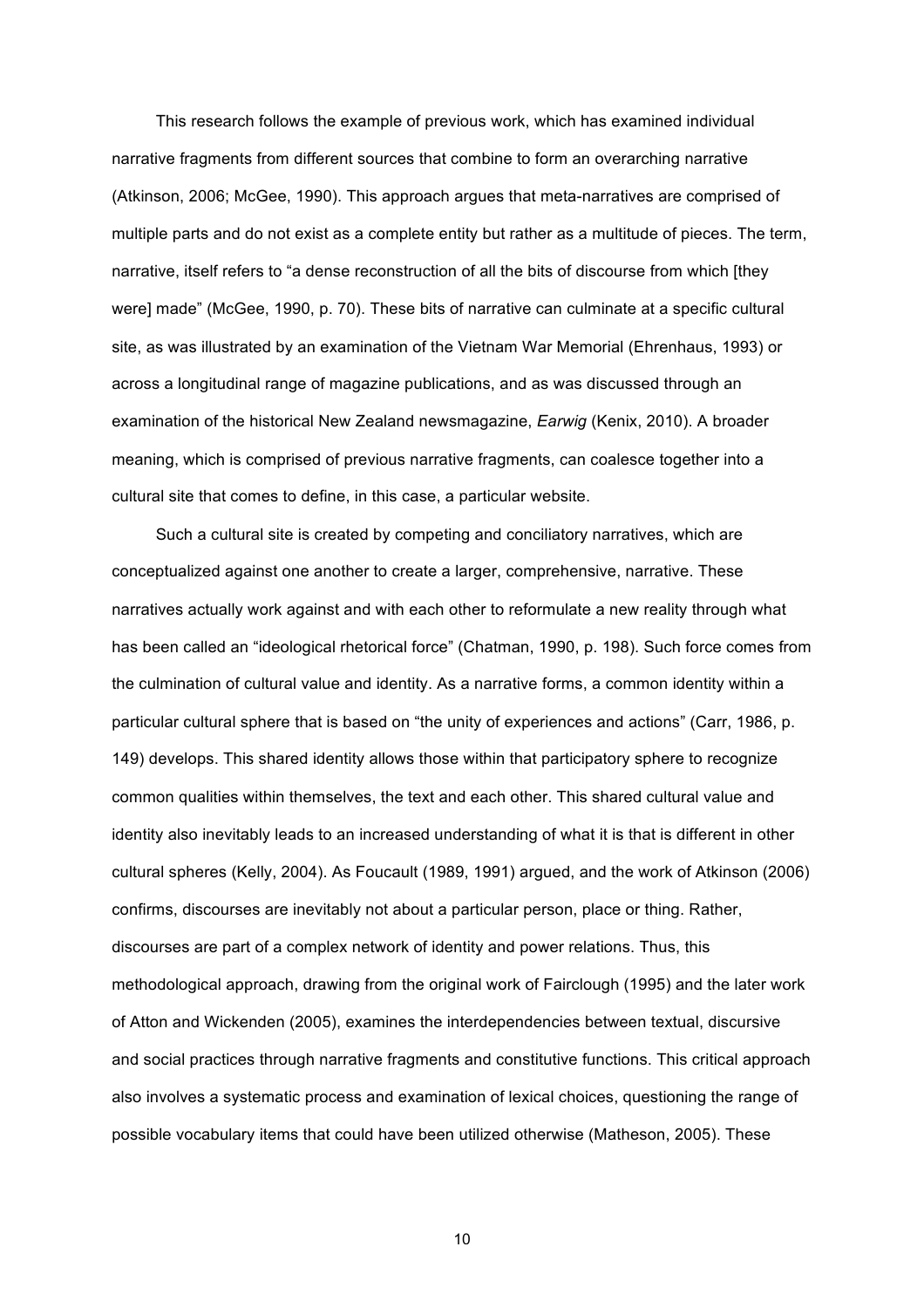studies can be difficult to replicate and are quite labour intensive (Semetko & Valkenburg, 2000). However, they also allow for a deeper and more complex level of analysis.

In this study, a total of 104 news stories were collected between October 19, 2011 and January 1st, 2012 from the *Samoa Topix* website. These news stories, or more precisely news headlines on *Samoa Topix* with links to the actual stories from other news outlets, were quantitatively analyzed according to several variables including provenance, topic, the type and gender of the sources used in the story, and whether the stories adhered to traditional journalism principles such as balance and the inclusion of context. The information gathered through this process helps to answer the third research question exploring the level of traditional journalism norms in online news content. Frequencies of these variables may also help to unpack how *Samoa Topix* aggregates news stories, where the items are most likely to come from, and whether that content constitutes content of a sufficient quality, based on prescribed journalistic norms, to be of service to diasporic Samoan populations around the world. This information, when contrasted against forum narratives, will assist in answering the second research question, which explores the interrelationship between forums and the news.

Finally, in order to examine *Samoa Topix's* news story selection and the quality of its aggregated choices, this research also collected 113 stories from the online edition of the *Samoa Observer* between September 17 and December 30<sup>th</sup>, 2011 as a logical point of comparison for Samoan news content. The *Samoa Observer* group publishes three newspapers in Samoa: The *Samoa Observer* from Monday to Friday, the *Weekend Observer* on Saturday, and the *Sunday Samoan*. They have a weekly readership of 350,000, in a country of less than 200,000 people (Malifa, 2012). Topics from the aggregated *Samoa Topix* were compared against news stories reported from Samoa to see if there was any correlation between the two, which would suggest some degree of relevance to Samoan issues. This portion of the study addresses the fourth research question: are the news topix on *Samoa Topix* similar to those in the *Samoa Observer.*

Through this multi-methodological triangulated analysis of over three hundred news articles and news forum postings, this research aims to explore whether *SamoaTopix* has indeed become "the best destination for news and discussion" and redefined "what it means to make the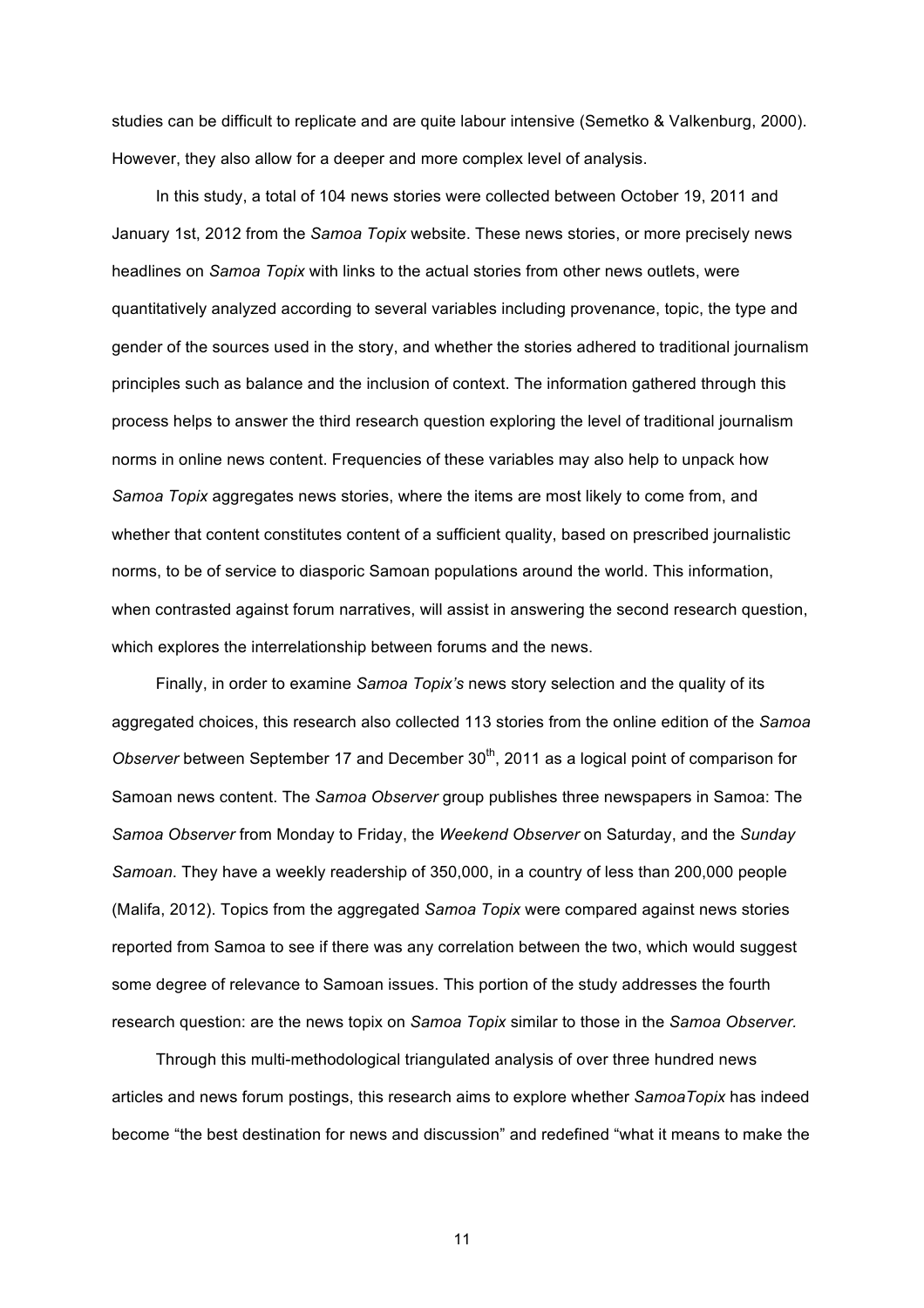news" (About Topix, 2011). The results of this study will be discussed in relation to recent scholarship exploring the potential limitations and possibilities of online journalism.

# **Results**

#### *Level of Debate*

Examining the possibility of a pluralist and democratic debate on *Samoa Topix* involves exploring whether *Samoa Topix* created an environment online where such deliberative discourse *could* take place and also whether such idealized communication actually *did* take place. *Samoa Topix,* and the umbrella corporation of geographically-specific Topix websites elsewhere around the globe, rely on new technologies to generate activity online. The use of social networking sites and Web 2.0 principles is extensive throughout the site. Icons for Facebook and Twitter as well as prompts for participatory actions such as "Like" and "Comment?" appear repeatedly throughout the website. There is an obvious reliance on users to generate traffic and they are constantly encouraged to "share a story" or "start a new discussion now!" This reflects the widespread movement throughout media institutions to introduce new participatory technologies in newsrooms (Anderson, 2011). These technologies promote "the empowerment of audiences, the creativity of audiences, the fact that audience preferences needed to be taken into account, and the fact that audiences (are) "partners" with journalists in the creation and consumption of news" (p. 557).

Most of the participants on the discussion forums in *Samoa Topix* appear to come from outside Samoa based on the comments made within the forum about the geographical locations of users. Of the 21 people who left 52 comments on the forum "why are samoans so fat?" for example, 5 came from New Zealand, 5 from Australia, 5 from the United States and its territories, 1 each from Tonga, the Cook Islands and the Netherlands and 3 were hidden. The preponderance of those outside of Samoa commenting in these forums was repeated throughout this sample. This may be a result of expatriates wanting to connect with "home" but the low number of local Samoans using the site may also be due to the connection rates and Internet access in Samoa. With a population of just under 200,000 people, only 4.7 percent, or roughly 9,400 people, have Internet access within Samoa (*Internet World Stats*, 2011).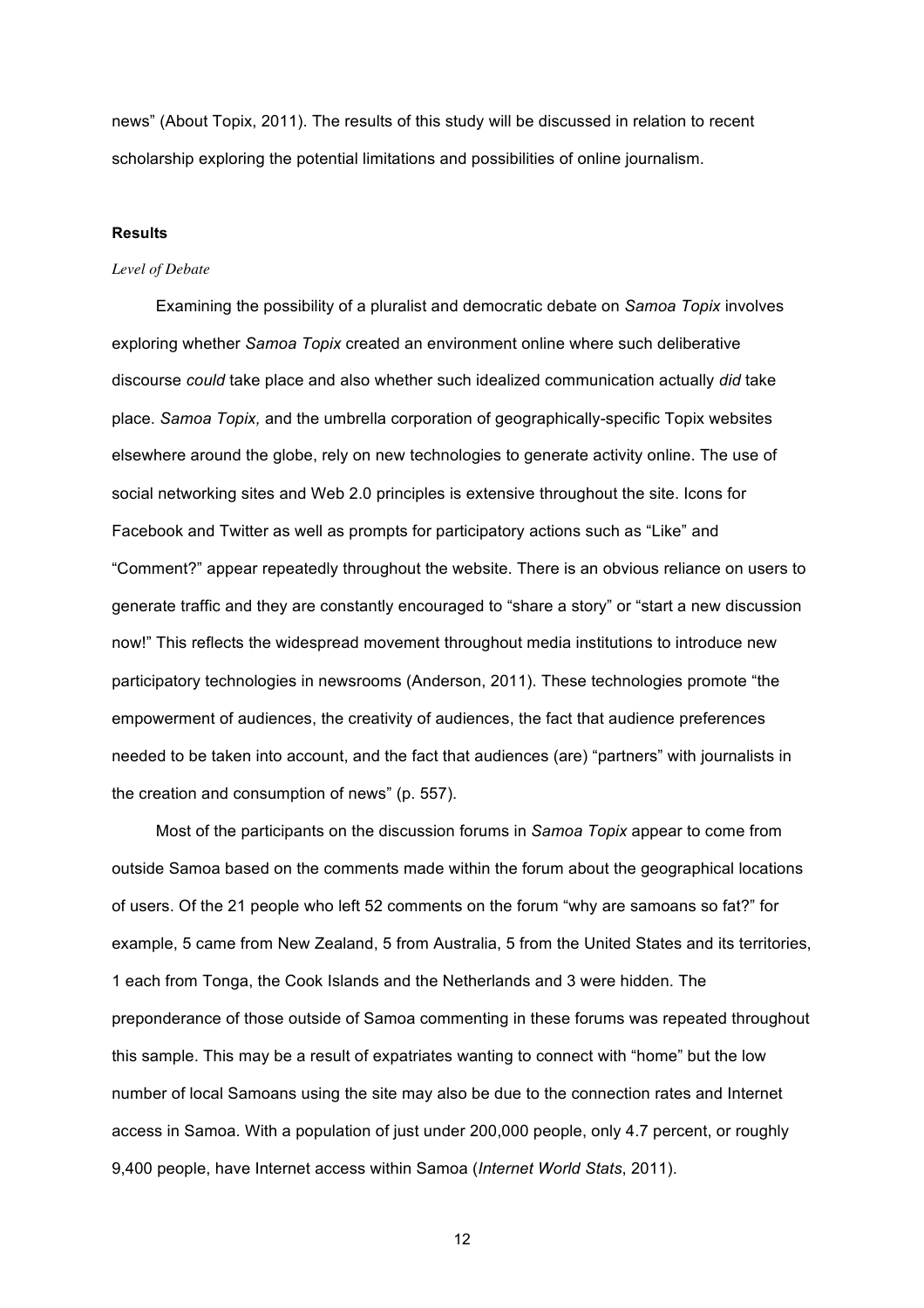The very existence of a forum section could, in and of itself, be considered a means of giving users (people who are not in control of the content and flow of news traditionally) more freedom to voice their opinion, not only about events but also on how these events are reported by the media. Other existing tools on the *Topix* web site, such as the option to share a story on social networking sites (e.g., Twitter, Facebook) or to email it to someone, for example, could also be considered to enhance the agency of users to disseminate information/news about events they are interested in. So, in theory at least, these tools alone could demonstrate an attempt at "a more pluralist and democratic debate" (Franklin, 2008, p. 631).

However, in practice the forum section is used mainly for two things: a) for people to voice their ethnic views and b) for people of Samoan heritage to express their own ethnic identity. Within those dual narrative umbrellas, this analysis found that only 24.2 percent of forum comments were directly about news stories. This relatively low number would seem to support Redden and Witschge's (2010) conclusions that online news provides few chances to go "beyond interpreting and responding to stories" (185). While there is the possibility of further exchange embedded within the technology itself, an examination of comments made throughout the forum reveals a cultural site that precludes such interpretation. The broader meaning, comprised by the narrative fragments of commentary made by those posting to these forums, presents a meta-narrative largely oppositional to such discourse.

Another 20.3 percent of forums seemed to have no other purpose than stirring ethnic animosity mainly between people of Samoan and Tongan heritage. The two countries have a long history of conflict and reconciliation dating back to 1100A.D. when Tongan kings ruled the Pacific region. Continued resentment between the two countries was evident throughout the discussion forum. Forums such as "who's got better athletes out of Tonga and samoa" or "how come Samoans rarely take showers?" are representative of this type "ethnic bating." One forum titled "why are samoans so fat?" was created on November  $4<sup>th</sup>$ , 2011 by TONGANZ from Tonga with the opening post: "Have you seen the boo yah tribe? ahahahah fakn slobks.. Samoans are Hella fat and smelly with diseases ahahahahah," which prompted the response:

> "Tonganz (aka lil One) I remember you now from a previous website. You're that sad little dwarf hermaphrodite, that is jealous of successful Samoans because you do not possess any talent except for susu poki! That's how your family survived during those hard times, aye! because they rented you out to sailors that come to nuku'alofa looking for a night of unusual sweaty dwarf debauchery. I thought those stretch-marks around your mouth looked familiar, are you still in a wheelchair lil One (oops! you're not so little now are you? pu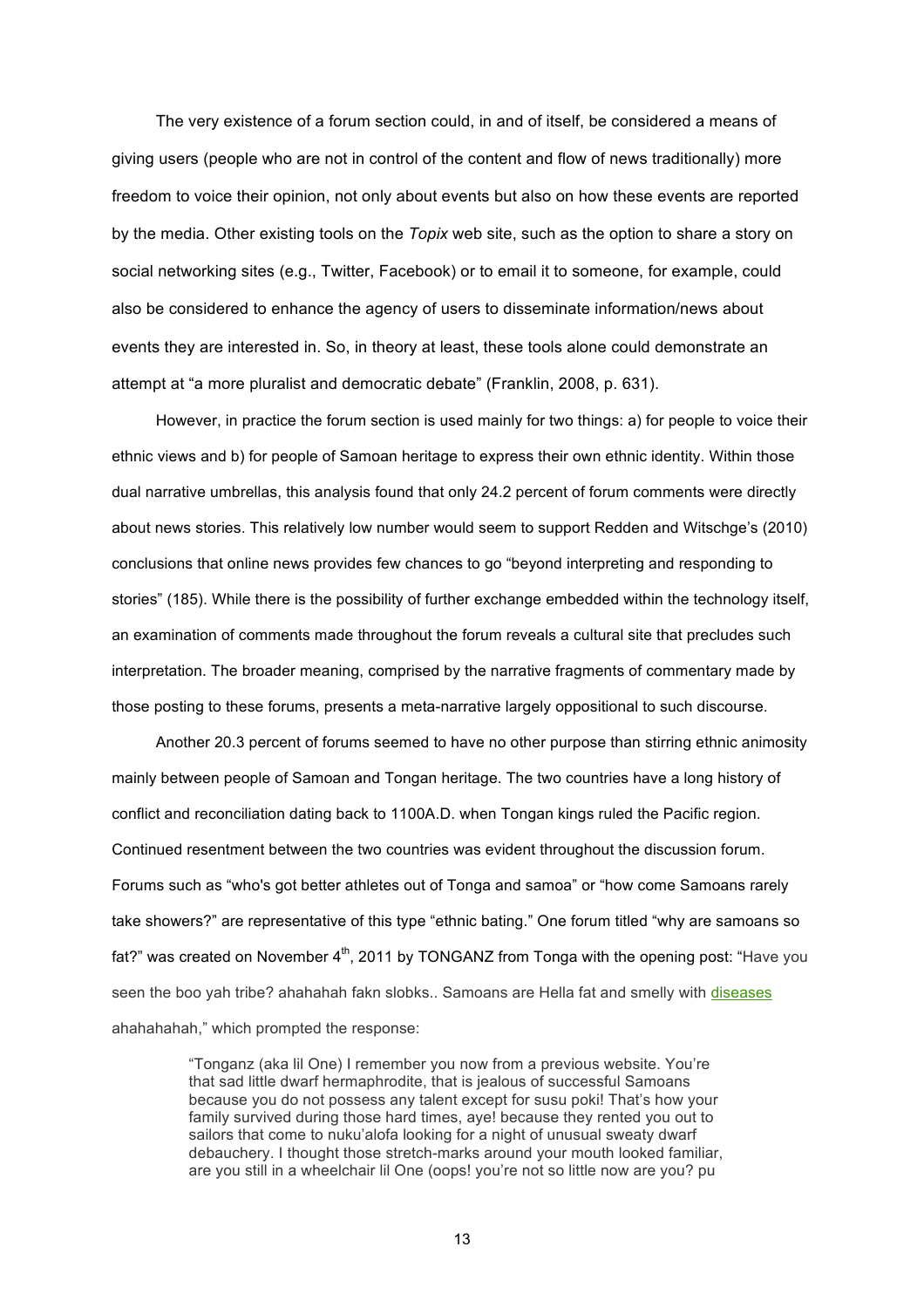kele!) or do you walk bow legged with a limp now? Hahaha!!!! See ya later sa'a" from Let there be Rock from Wellington New Zealand on November 6, 2011.

The remaining 55.3 percent of forums were largely social and interpersonal in nature. As was reflected continuously throughout all of the forum comments, these narrative fragments were underpinned by a fundamental expression of Samoan identity. Much of the focus in these forums was centered on how to date Samoans (e.g., forum titled "Where are the Samoan men?"), affirmation of Samoan identity and culture (e.g., forum titled "The Orator – The new Samoan movie"), religion (e.g., forum titled "Should Samoans be concerned about new religions within Samoa?"), and Samoans distinguishing themselves around the world for positive (e.g., forum titled "Samoans in the NFL") or negative reasons (e.g., forum titled "Low lives take over South Auckland").

The narrative arc of Samoan representation was threaded through fragments of participants directly relating to their own individual sense of Samoan identity, but, again, not to the news content itself: "This is a SAMOAN TOPIX FORUM. Whatever language we choose to speak, it's OUR choice." (In "Call for deportation" forum," SURF808 from Mililani, Hawaii, Sept. 24, 2009). Other notable post topics were "What does being Samoan mean to those living outside of Samoa?" forum with 109 comments; "I was raised samoan but born thai & filipina Why do the sistas wanna fight me 4?" forum from a young woman who comes from Thai and Filipino parents but was adopted and raised by Samoan parents and considers herself of Samoan identity; "What is your favorite Samoan song?" forum with 924 comments; and the "Ancient Samoa History" forum (37 comments), which discusses links between Samoa and Tonga historically and tensions between the two identities.

*Topix* states that they "encourage the free exchange of views and opinions" (*Samoa Topix*, 2012) suggesting that they support the free flow of ideas necessary for a more deliberative and democratic debate to emerge. They urge users to "try to be interesting [and] polite." But they warn forum participants that if they may get upset by "the free expression of ideas [which] is often heated and offensive, [they should] not use Topix" (*Samoa Topix*, 2012). Outside of these generalized suggestions, which are posted on a separate page from the forums themselves, there does not appear to be any moderation of comments. People have the option to "Report Abuse" next to each comment on a forum and on the homepage. However, judging by the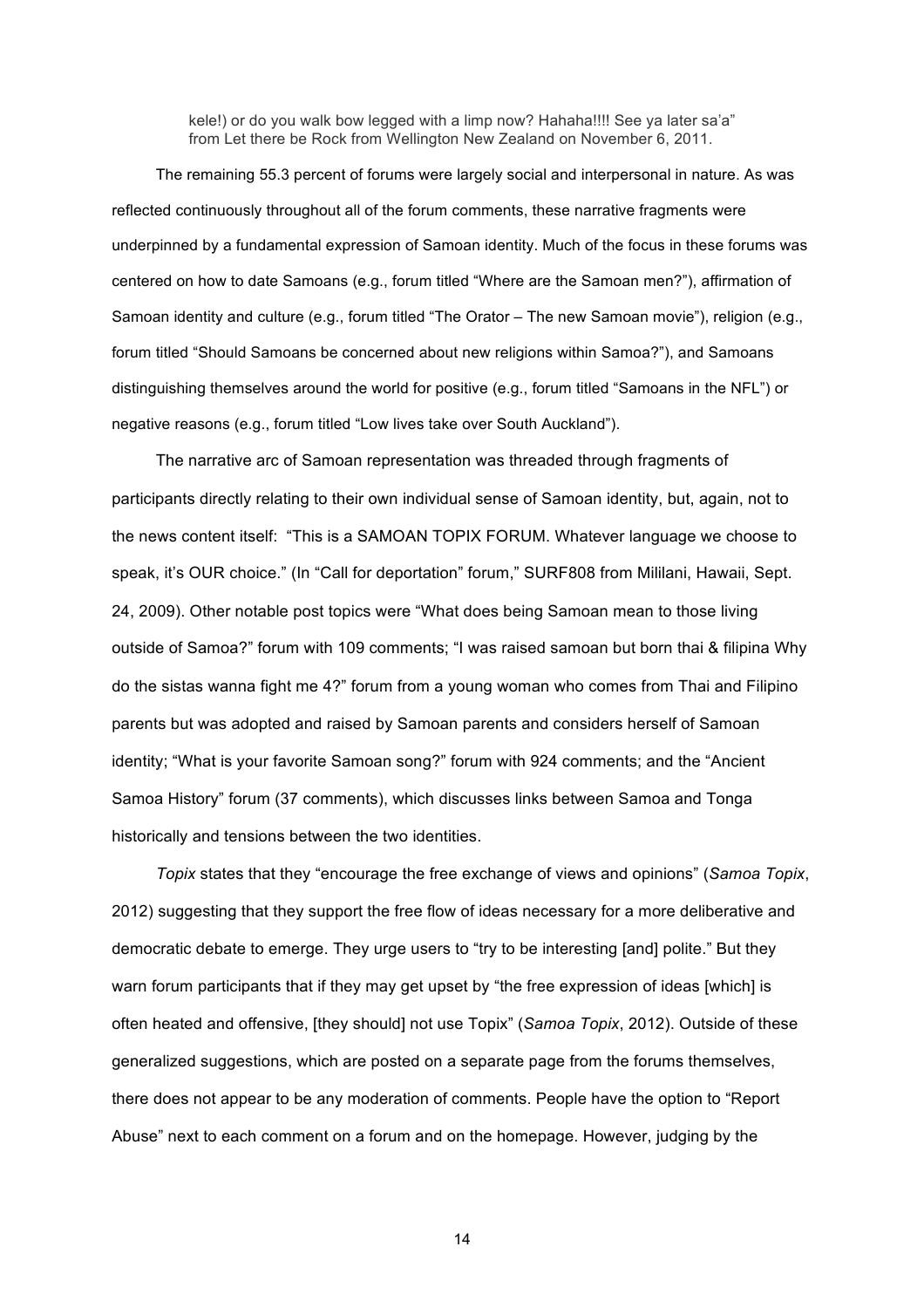number of inflammatory comments posted on the forums, it seems that there is either very little reporting of abuse or that *Topix* does not take action against abusers.

For example, one particular forum user, TONGANZ from Tonga, has created or participated in most of the forums that feature ethnic animosity between Tongans and Samoans. Over the course of the three months during which we observed forums, he/she was never absent, suggesting that either no one made a complaint about him/her or that *Topix* does not bar participants from its forums no matter what they post. Examples of TONGANZ's posts include: "ahahahah Samoa is the only place that wipes ass with rocks.. y'all utilize bandages? Fak u use your brain like a normal human being and used Toilet paper or if outdoors use a leaf" (Forum  $t$  titled: "many people eat Horse... but who the heck wipes ass wif Rocks?," November  $4<sup>th</sup>$ . 2011) or "hahahah u stink like my sweaty balls after I came back from the bush hhh mui lafa" (Forum titled: Samoans/Tongans -- are Chinese-looking not pure bloods?, November 7, 2011). This lack of response to abusive comments reflects a widespread ambivalence within the media towards reader feedback (Anderson, 2011).

One forum titled "Calls for Samoans to be deported from Australia" was created on November 2<sup>nd</sup>, 2008 in reaction to a link to a story from the *Samoa Observer's* digital edition. This forum has attracted 4,191 posts to date. The original story explained how Aborigines in Brisbane, Australia, were demanding the deportation of Samoans following the death of a man from their community who was allegedly beaten to death by a group of Samoans between the ages of 15 and 24. At best, this particular forum paints a vivid picture of race relations and immigration tensions in Australia, not only between Aborigines and White Australians, but also between Aborigines and immigrants. The forum has enabled the many ethnic groups in Australia to voice their opinions and vent their anger about racism. For example, Abo 2 from Brisbane, Australia commented on November 3rd, 2008:

> "Most the crime and sin comes from white fellas, go to the courts and have a look around, all the glassing that goes on started with the white fellas, all the bikie gangs, and scrap you see in the streets mostly white fellas, piss off and leave us alone never seen so many white fellas suffer from depression, cause they so greedy and selfish many of them live lonely lives and dont even stick together, go home pig faces we dont need ya!"

In an extensive post on November  $4<sup>th</sup>$ , 2008, Just Cos I Can from Sydney, Australia commented: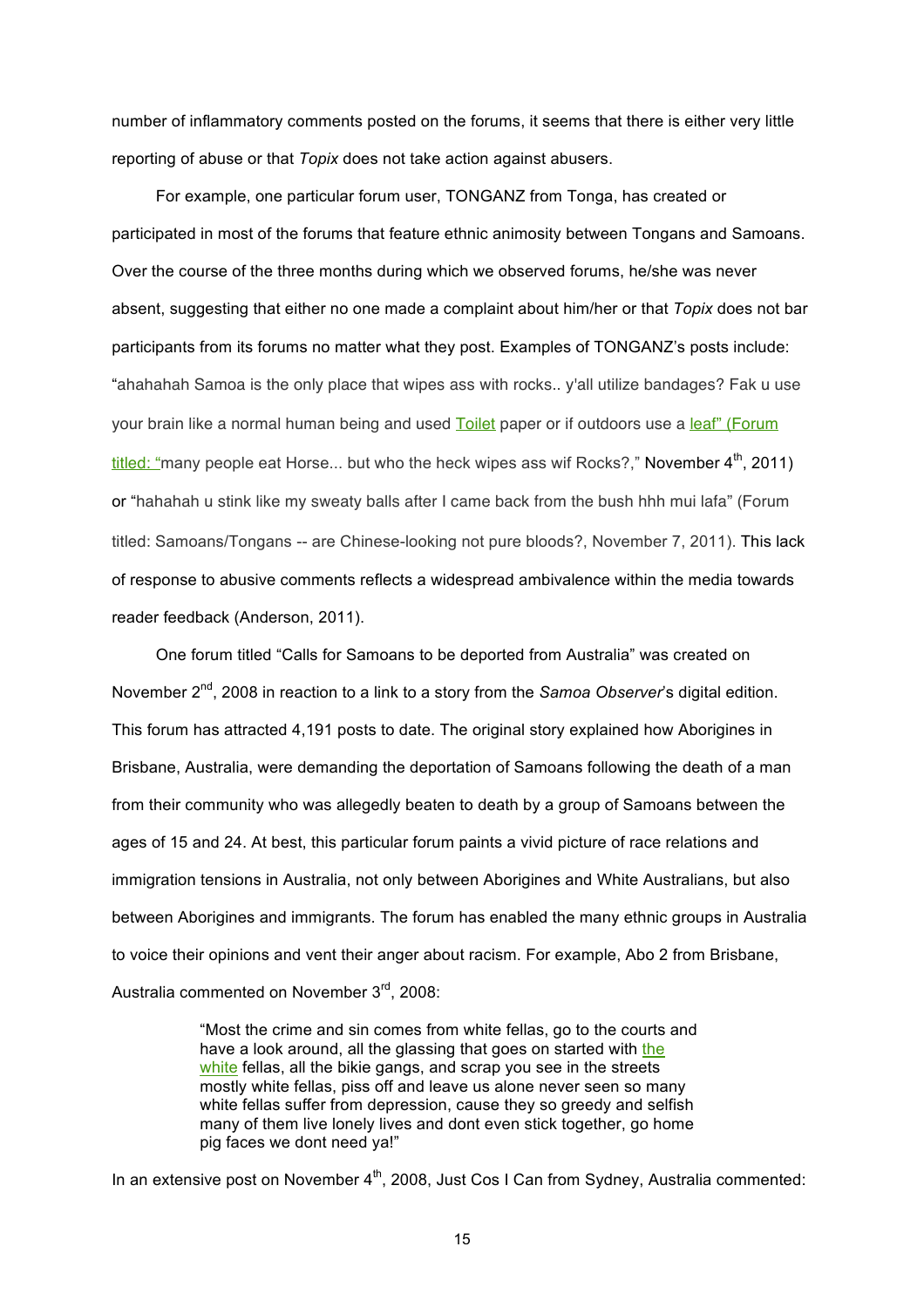"The government has approved over 2500 Pacific Islander VISA's to come to Australia & work because the product of "convicts" from way back (eg: YOU) are lazy dole bludging criminals who'd rather get freebies than do a days worth of honest work. I'm sick of people taking credit for the actions of those in the past! Get used to it, Pacific Islander's are taking over Australia & there aint a damn thing u can do about it. Love that bit the most! All that talk about the white man being superior? Bitch please, while Egyptian Pharaoh's were ruling the world, your kind were stuck in caves, hitting each other over the head with clubs. Your "superior status" is only in your head. White people are raping children, murdering the elderly & screwing over their families every day so fuck up with your deluded bullshit."

This forum had an overwhelming reliance on racial slurs with almost no connection back to the news story itself. One needs to ask whether this is what a "more democratic debate" looks like. This forum seemed to deliver a vantage point from which to express views most often associated with extreme right-wing, anti-immigration propaganda such as a) immigrants steal jobs; b) immigrants are involved in criminal activity (e.g., "My question is why it took so long to get rid of them. They must have cost the community hundreds of thousands of dollars." And "Samoan-born so you have to ask - why aren't these animals being sent back to Samoa?"); c) immigrants spend their life on welfare (e.g., "Obviously there is always going to be the handful of islanders doing well but they are the minority. Most, if it not 95% of them are supported by some sort of welfare in the new country."); d) immigrants have a lot of children so they can stay and get benefits (e.g., "The taxpaper is forking out millions of Dollars in Hospital bills because these people are unable to control their own appetite. They have in excess of 4 kids knowingly they can't even afford to raise one. Thats okay the government will pay for the rest. Maybe its different there in the states and all islanders are hard working people, we must get all the Arseholes living in NZ then."). None of these general comments connected directly back to the news story for which the forum was created. Rather, the story served as a catalyst for commentators to express previously held viewpoints on loosely related topics using charged language in an uncensored forum with no accountability.

Some of the participants in forums utilized the hyperlinking technology of the web to post news stories generally related to criminal cases involving Pacific Islanders or allegedly committed by people described as Pacific Islanders. By linking to these stories in forums, the commentator could "prove" the guilt of all Pacific Islanders. For example, one forum participant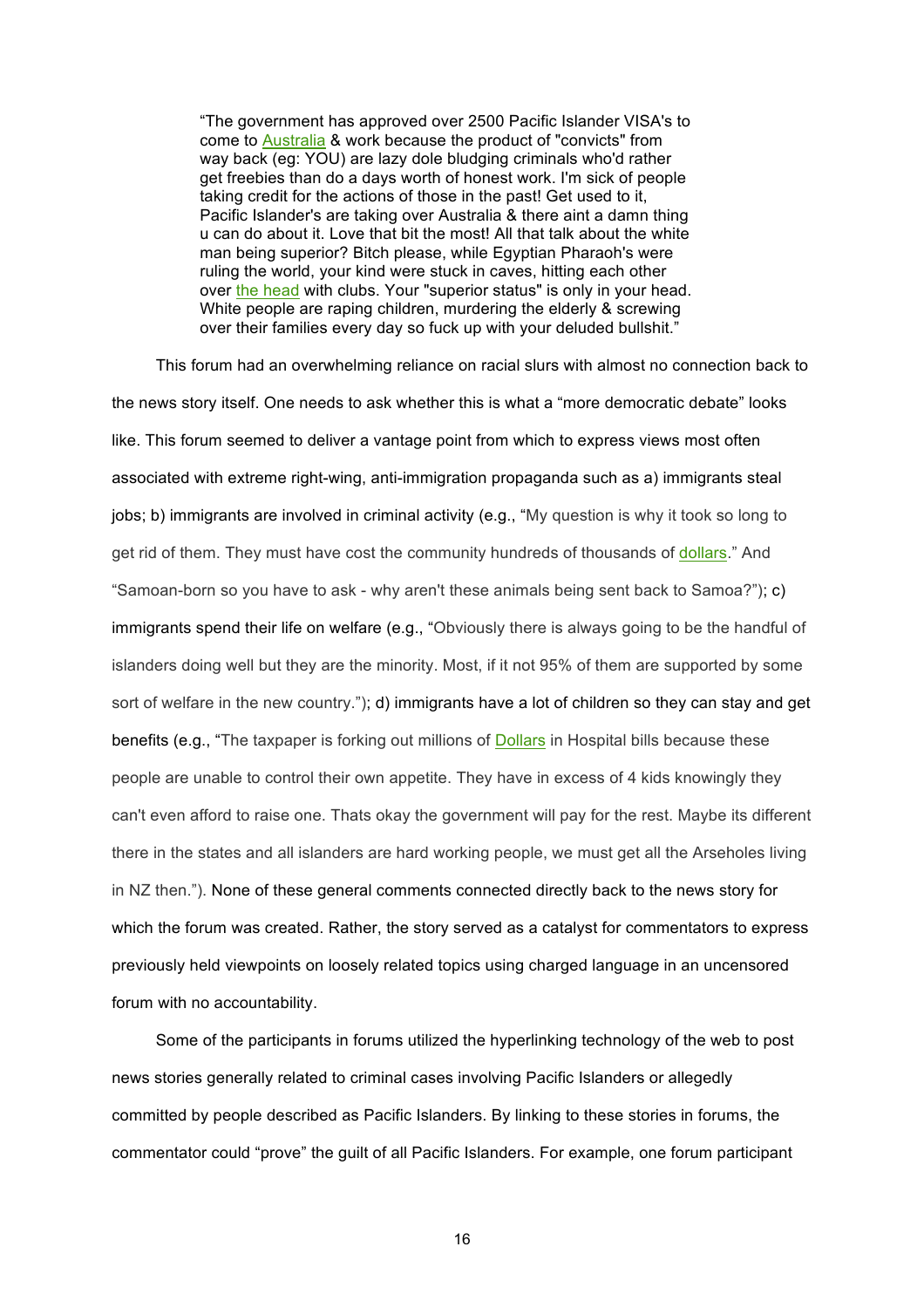posted a link to a *Telegraph* news story titled: "Two violent Sydney robberies linked" in which the alleged robbers were described as "being of Pacific Islander appearance." Here a relationship is created between these two Sydney robberies that may have been perpetrated by Pacific Islanders and all Samoans – merely by their hyperlinked association.

The research question, which asked do the comments on *Samoa Topix* illustrate the potential towards "a more pluralist and democratic debate" (Franklin, 2008, p. 631) was not supported. *Samoa Topix* appeared to provide a forum for such a potential debate to occur, but based on the narrative fragments found throughout this sample, comments remained largely superficial, ethnically-motivated and quite distinct from the news content within the site. Any deliberation which did occur, was centered upon solidifying the identity of Samoan people and denouncing those who disagreed.

# *The News and The Forum*

There was no evidence of any forum generating news content. As was stated in the previous section, 24.2 percent of the forums were started with a direct comment on a news story, suggesting that news *could* generate discussion. A visitor must click on "Leave a Comment" below the story to make a comment on a news item. The forums triggered by direct comments, as opposed to those created as forums to begin with, are easy to identify in the list of forums by a small icon that resembles a newspaper. The fact that less than one quarter of the forums were created as a result of a news item indicates that news content generates a relatively low direct response from users. As for the number of comments attached to these forums, they vary wildly from 1 comment up to more than 4,000. This analysis found that as comments increase, the less likely it is that those comments will be directly connected to the original story and more likely that the discourse will descend into some form of mudslinging between Samoans and another ethnic group. So, while the forums that have been created as a result of a comment on a news story initially provide an avenue for users to voice their opinion on a particular event covered in a news story, they however, more often than not end up focusing on other issues than the one presented in the story. For example, a forum titled "Samoan prison gang in Hawaii – USO – Target of FBI investigation" was started by a comment on a news story from *Samoa News* in November 2011.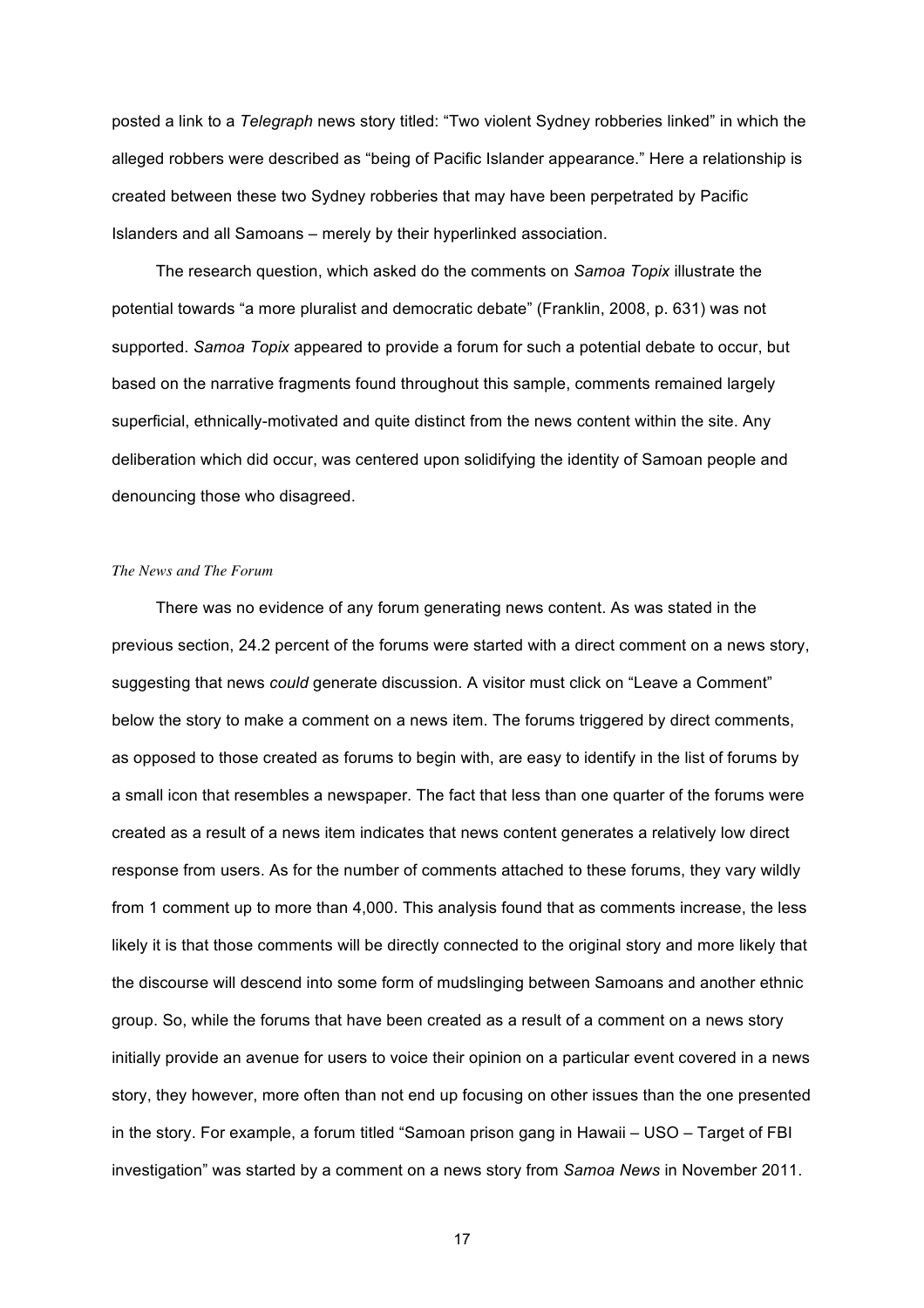While the first few posts discussed the presence of Samoan gangs in the United States and the possibility of Polynesians being especially targeted by police, it quickly degenerated into ethnic name-calling. For example, Cherie KahaHane from Springfield Gardens, NY, posted the

following comment on November 19, 2011, early in the thread:

"WHY JUST THE SAMOANS ARE POINTED OUT. I FEEL IT GOES FOR ALL RACES OVER THERE. I'M PRETTY SURE THE SAMOANS AIN'T THE ONLY ONES INVOLVED IN WHATEVER THEY ARE DOING WRONG OVER THERE. GANGS HAVE BEEN A PROBLEM IN THIS WORLD FOR A VERY LONG TIME….. WE HAVE TO LEARN TO STICK TOGETHER AND UNITE INSTEAD OF KILLING EACHOTHER AND OUR OWN KIND… MINORITY KILLING THE MINORITY AND THE MAJORITY ONLY GETS STRONGER AND RICHER!! ITS SAD WHAT THIS WORLD HAS COME TOO. I JUST PRAY FOR ALL OF THEM."

And on December 2<sup>nd</sup>, 2011, Manoa from American Samoa wrote:

"This is not something to be proud of....less than one percent of the general population....75% of inmate polulation. Something is wrong with this picture...either the police force is targeting the poly's or the poly's are commiting most of the crime. Or the judge....u know what i mean..."

These comments demonstrated a certain critical reflection on possible Polynesian gangs in the

US, but later comments descend into argumentation and racism: "They are as stupid as an

Oakland Niglett." (Posted by Rich Dude from San Jose, California on February 12, 2012) or:

 "Bring all your gangster prisoners here and we'll make them climb a coconut tree upside down.....and of course butt naked. That will be a scene. US recently reported our Prison Systems one of the worst in the world and GAVE us recommendations. Our PM only read the first page of the report...and who knows what he did with it... (Posted by kiuss from Apia, Samoa on February 19, 2012).

# *Journalism Norms*

In a broader sense, examining traditional approaches to journalism in relation to *Samoa Topix* was difficult because they do not produce news, they aggregate their news stories. *Topix* uses algorithms that trawl the Internet and selects stories with the word "Samoa" in it. This is obvious given the repeated stories that have nothing to do with Samoa, such as "Christo Velkov wins sailor of the year Award," a story about a Bulgarian sailor whose only relation to Samoa is that he made a stop in Apia. Thus, if this research focuses solely on *Samoa Topix*, it does not appear that they follow any traditional approaches to journalism. They have no ethics per se since their content appears to be machine-generated. The reason why there are so many stories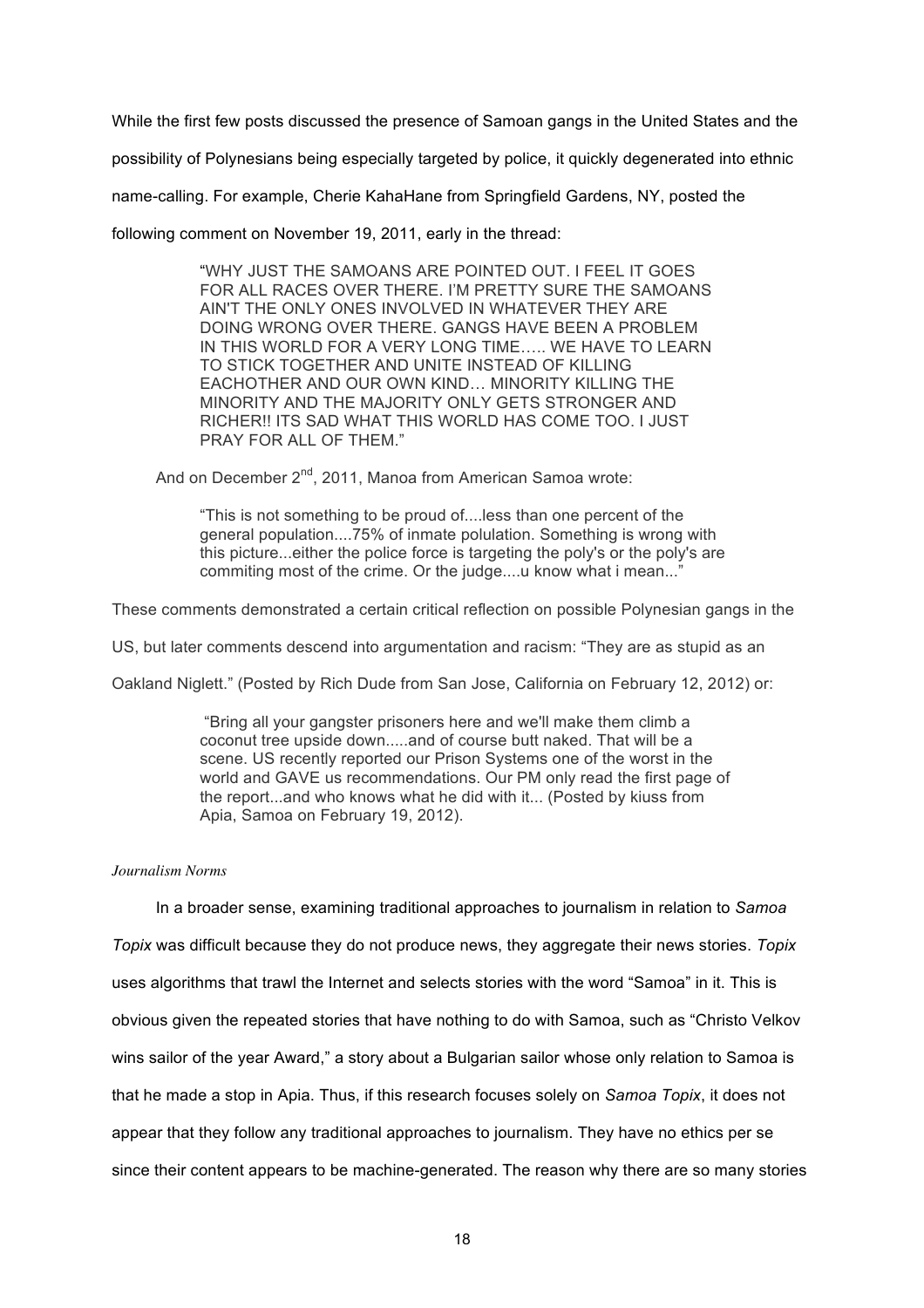about American Samoa in *Samoa Topix*'s timeline, for example, is that they feature the word "Samoa" and because the American media are a lot more present, a lot more stories are produced about American Samoa than there are about Samoa. This raises important questions about online news and the way it is generated. Can an algorithm-generated news service such as *Samoa Topix* provide properly targeted news to a diasporic community? Moreover, can such a service adhere to any kind of journalistic ethic or approach (i.e. professionalism, objectivity, balance)?

*Samoa Topix* aggregates a majority of its content from a small number of news providers, which suggests first, that certain news providers pay more attention to Samoa than others and second, those specific providers can be examined in accordance to traditional principles of news gathering and reporting. At first glance, it may seem that stories about Samoa are disseminated quite widely across the world. Of the 104 stories presented on *Samoa Topix* that were collected for the study, 23.0 percent came from American news outlets, 19.2 percent from *Samoa News*, 15.3 percent from New Zealand, 16.3 percent from Pacific Island news websites (including 9.6 percent from Fijian sources), 9.6 percent from European news providers, 3.8 percent from Australia and 12.5 percent from a variety of other sources. However, most of the news items coming from American news providers had nothing to do with the Independent State of Samoa. The vast majority focused on American Samoa, a U.S. territory. The few stories that were specifically about events in Samoa had to do with the soccer World Cup qualifying in the Oceania region, which was held in Apia, the capital of Samoa, and was widely reported in the U.S. because of American Samoa's surprise performance. The other main topic had to do with the decision by Samoa to adjust its international dateline to be on the same day as Australia and New Zealand, its main trade partners.

This research examined the adherence of *Samoa Topix*'s sources of news to traditional journalism principles, such as the type of sources they used, whether the sources were Samoan or foreign, whether the story was balanced (i.e., offered more than one position), and whether it provided context. Sources were identified as four types: Samoans quoted (25 percent); Samoans mentioned but not quoted (16.3 percent), non-Samoans quoted (41.3 percent), and non-Samoans mentioned but not quoted (36.5 percent). These four types were then subdivided into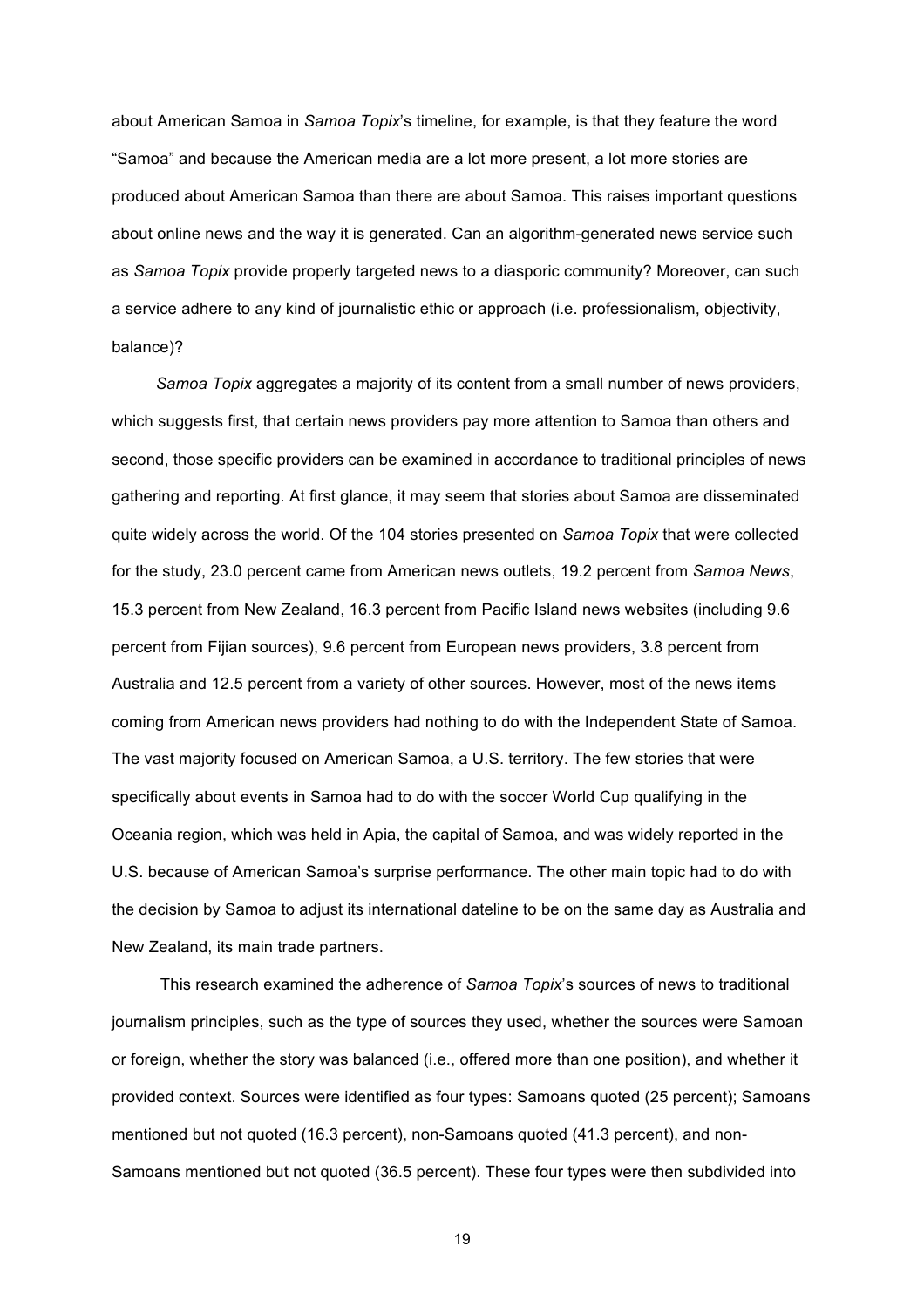three categories: authority figures (e.g., government officials, business or religious leaders, members of the legal system); entertainment figures (e.g., athletes/sport officials, journalists, entertainers); and common sources (e.g., Samoan citizens or expatriates, victims of crime). Each source was coded so one story could have more than one source type. The overall breakdown of sources by category (as shown in Figure 1), demonstrates that, in general, well-known non-Samoan entertainment figures are the sources most often used in stories. When Samoans were quoted, they were most likely to be authority figures.

|                                  | <b>Authority</b> | <b>Entertainment</b> | Common  |
|----------------------------------|------------------|----------------------|---------|
|                                  | figures          | figures              | sources |
| <b>Samoans quoted (25%)</b>      | 15.3%            | 11.5%                | 5.76%   |
| <b>Samoans mentioned (16.3%)</b> | 4.8%             | 9.6%                 | $1.9\%$ |
| Non-Samoans quoted (41.3%)       | 16.3%            | 23%                  | 5.8%    |
| Non-Samoans mentioned (36.5%)    | 14.4%            | 28.8%                | 5.7%    |

**Figure 1. Breakdown of sources by type and category**

If categories are broken down further, then the most frequent Samoan authority figures quoted are government officials (81.25%), religious leaders (12.5%), and members of the legal system (6.25%). Quotes from Samoan well-known entertainment figures mainly involve athletes/sports officials (33.33%) and journalists (33.33%) while quotes from common sources usually involve Samoan citizens (83.33%) and Samoan expatriates (16.66%). When Samoan authority figures are mentioned but not quoted, they involve government officials (60%) and religious leaders (40%). As for entertainment Samoans mentioned but not quoted, they are usually athletes/sports officials (90%) and entertainers (10%) while common sources are divided equally between Samoan citizens and expatriates.

In the case of non-Samoan authority figures, the quotes usually come from government officials (52.9%), business leaders (35.3%), and equally from military officials and members of the legal system (5.2% each). Entertainment non-Samoans quotes are primarily athletes/sports officials (54.1%), but also a mix of journalists (12.5%), entertainers (12.5%) and a variety of other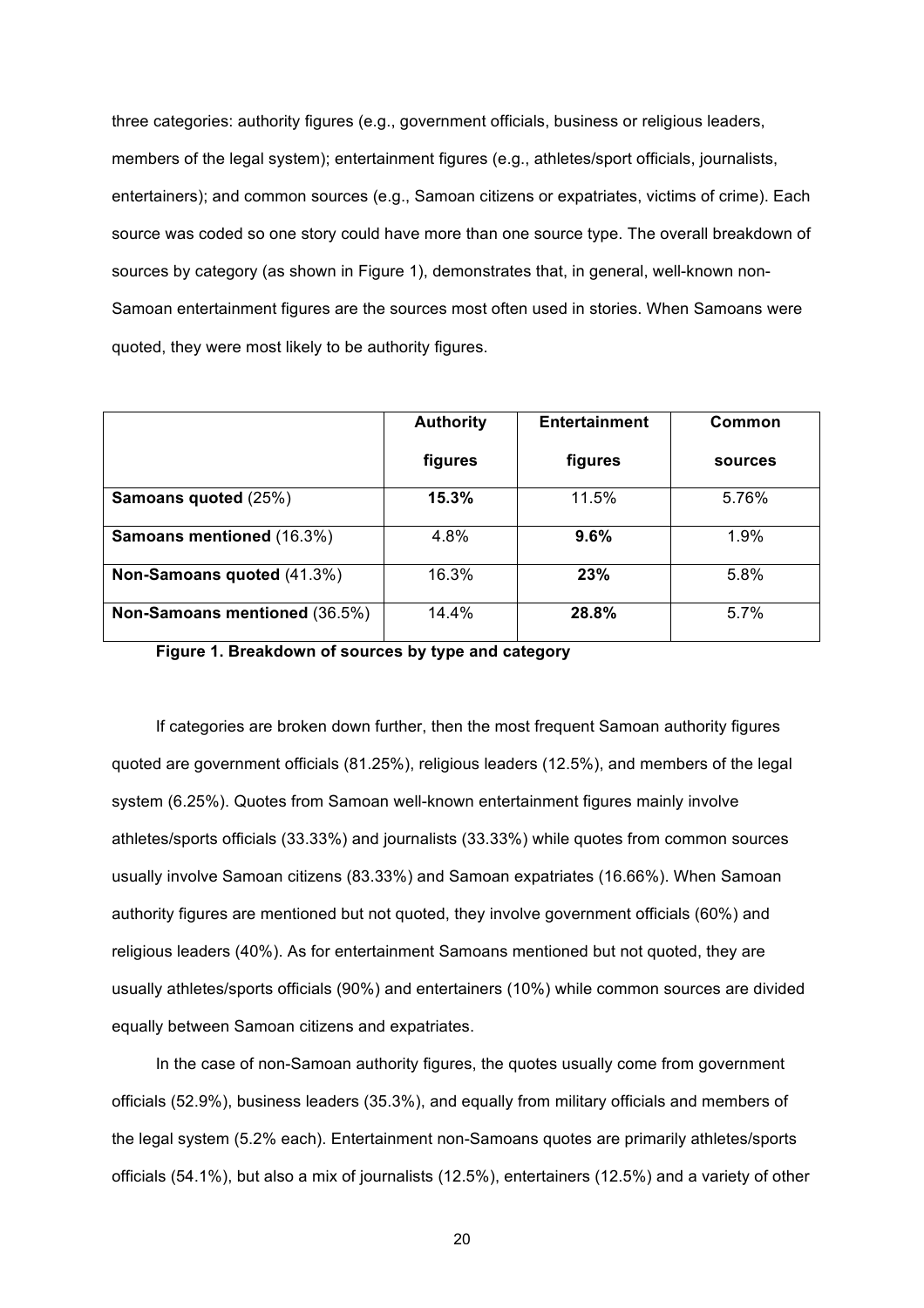sources (20.8%) such as academics or NGO spokespeople. Finally, non-Samoan sources are also mentioned but not quoted directly. Authority figures made up of government officials (40%), members of the legal system (40%), entertainers (16.66%), religious and business leaders (6.66% each) and military officials (6.66%). Well-known entertainment non-Samoan sources include athletes/sports officials (56.66%) and former government officials (20%).

In addition to looking at the sources used in the news items available on *Samoa Topix*, this research also examined if the stories were balanced (i.e., providing more than one side of the story) and provided context. In terms of balance, 38.46 percent of the stories were deemed balanced, 36.54 not balanced while the criteria did not apply to the rest. As for context, all the stories that could provide it did so.

# *Story Sources*

Almost 20 percent of news items came from another online news service: samoanews.com, which is another American Samoa based news service. This means that while some of the stories may be of interest to Samoans in general, they are not specifically about Samoa. The country that had the most thorough and directed coverage of stories about Samoa was New Zealand. A little over 15 percent of the stories presented on *Samoa Topix* came from a variety of New Zealand media. They covered stories surrounding Samoans distinguishing themselves (e.g., Samoan businessman being made Officer of the New Zealand Order of Merit), religion, trade relations (e.g., the impact of changing the dateline), sports (e.g., Samoa performance at the Rugby World Cup, boxing), and culture (e.g., review of Samoan film The Orator). Samoans constitute the single largest ethnic group from the Pacific Islands in New Zealand, which may explain why the media are interested in catering to the community. The 2006 census indicates that almost 266,000 Samoans live in New Zealand, comprising nearly 50 percent of the total Pacific Island population in the country (Statistics New Zealand, 2006).

When stories are aggregated based on the presence of keywords rather than according to some type of journalistic guiding principle, there is a great discrepancy in the level of quality of the items on offer. Stories from developed countries (e.g., American, New Zealand, Australia, and Europe) followed traditional approaches to journalism while news from Pacific Island nations was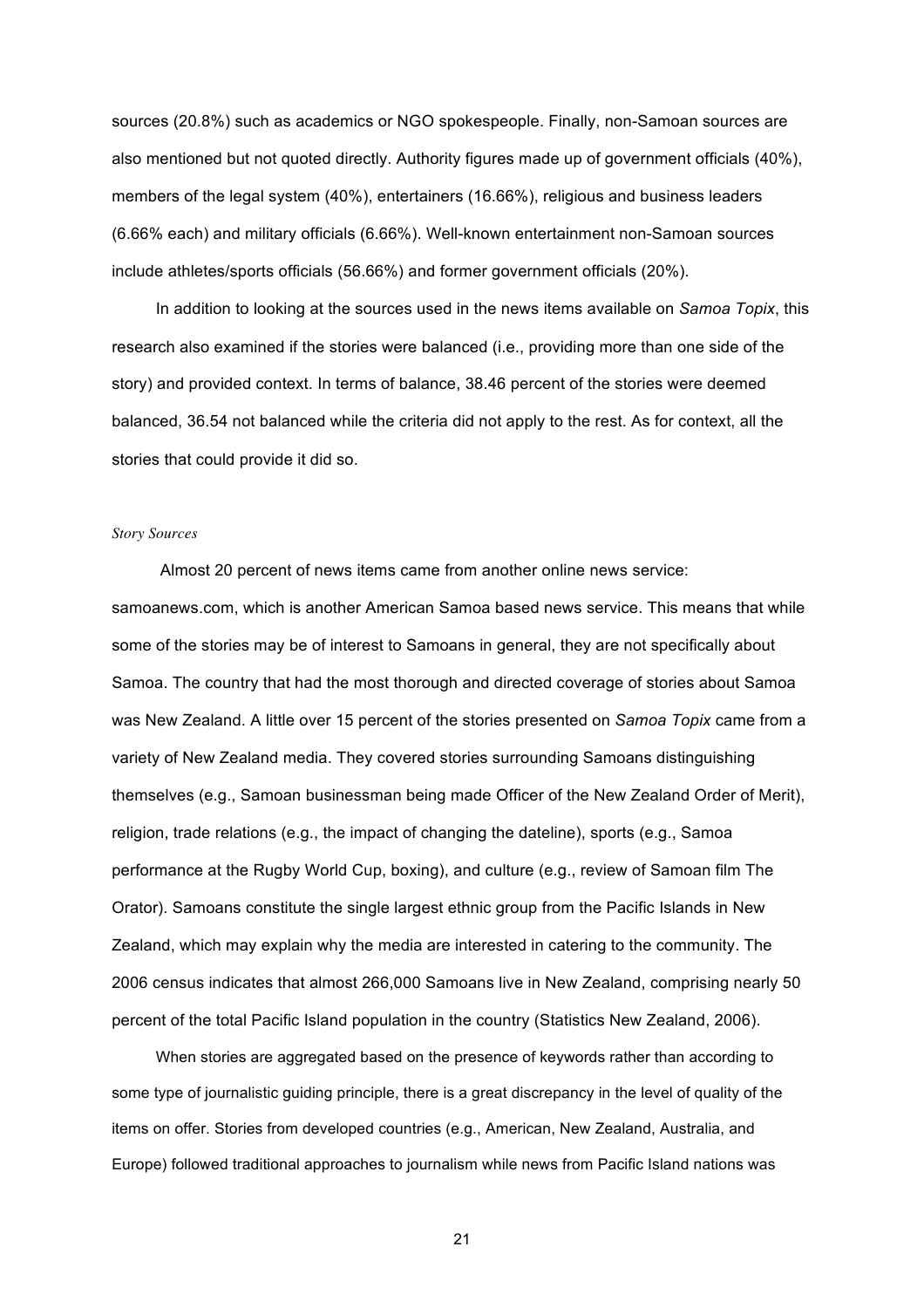often less "professional" in its approach. For example, a story such as "Amazing transformation of American Samoa from whipping boys to winners" from *The Guardian* (November 26, 2011) provides a fascinating account of the crushing defeat of 31-0 American Samoa suffered to Australia in 2001 and how the team was rebuilt eventually leading to their remarkable performance at the Oceania World Cup qualifying in 2011. The article includes quotes from the producer of a documentary about the team, the new coach, and a transgender player on the team. In comparison, a story such as "Spreading the 9s code" about a rugby tournament in Fiji posted on the *Fiji Times online* (December 7, 2011) only quotes the chief executive of the Fiji National Rugby League and gives very little information about the tournament itself.

A profile such as "Jimmy 'Thunder' Peau down but not out", about a Samoan-born boxer now living in New Zealand, published on November 11, 2011 in the *Southland Times*, a regional New Zealand newspaper, is representative of what is traditionally expected in terms of journalistic quality. It features a variety of credible sources, provides background information, and tells a captivating story. In comparison, "Miss American Samoa attends Miss South Pacific pageant" posted on samoanews.com on December 7, 2011, is a profile of the American Samoa representative at the pageant and reads like a transcripted interview with quotes put one after the other from a single source. Stories originating from these news providers often failed to provide balance through the use of several sources and context. Several sources were also left unnamed throughout content.

# *Samoa Topix and the Samoa Observer*

As detailed in Figure 2, the topics covered in *Samoa Topix* and the *Samoa Observer* were similar but represented in very different proportions except for sports. Sports was the most popular topic accounting for 25 percent of news items on *Samoa Topix* and 29.2 percent in the *Observer*. The space devoted to this topic on both web sites is not surprising since sport is an area that gives Samoans great pride, particularly when it comes to their national rugby team. Moreover, the popularity of sports-related stories may in part be due to two major events held in the region at the time the sample was taken: the Rugby World Cup in New Zealand and the Oceania Soccer World Cup Qualifying in Apia, Samoa. However, the difference between the sports coverage by *Samoa Topix* and the *Samoa Observer* online is in the content.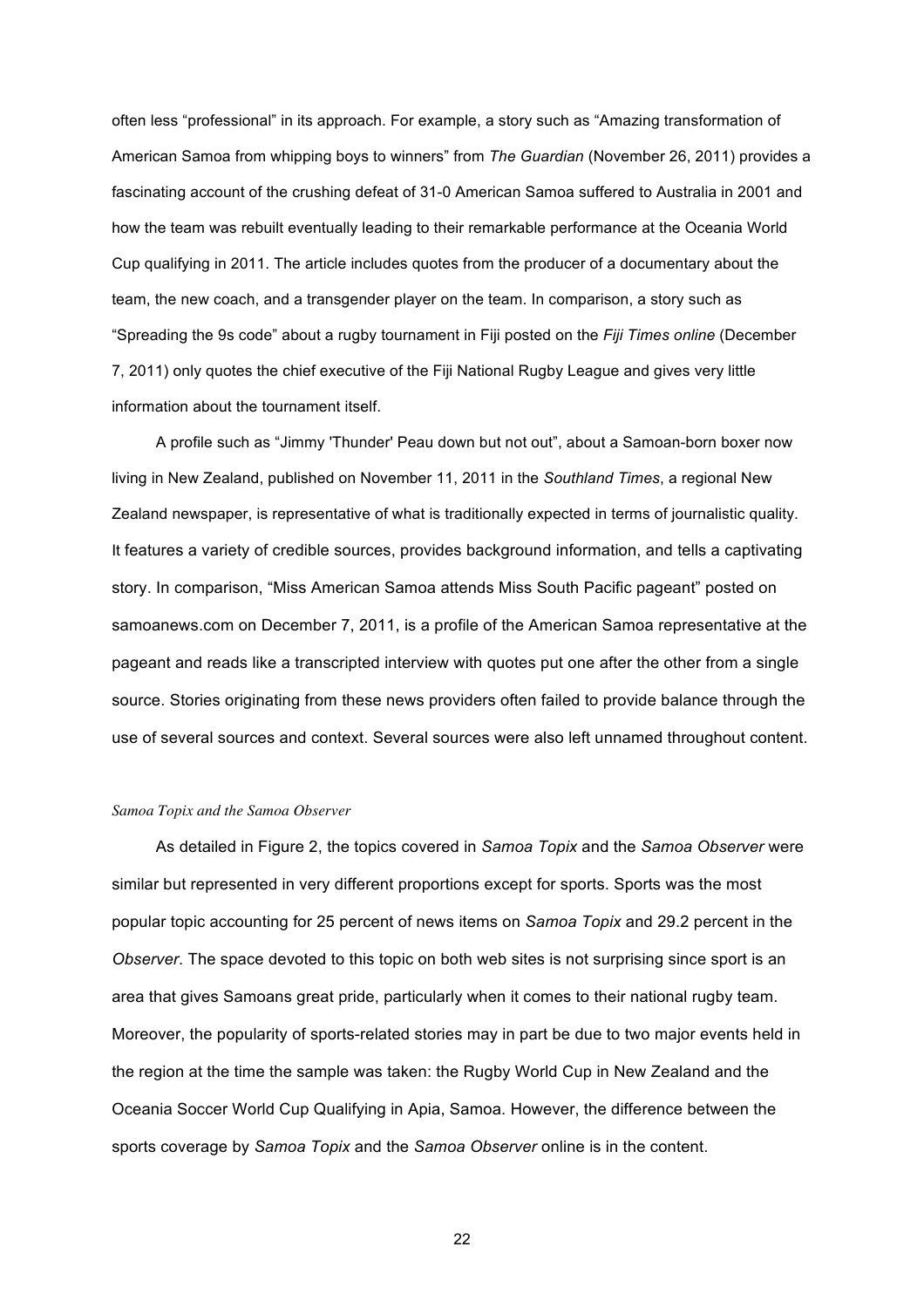The *Samoa Observer* focused mostly on Manu Samoa, the national rugby team, with stories such as " Samoans in their hundreds rally for outspoken player" about a player who used Twitter to express his disenchantment about the International Rugby Board and "PM orders audit of millions" about the squandering of \$4 million in funds by management during the Rugby World Cup. *Samoa Topix* linked mostly to stories on events held in Samoa (e.g., soccer, judo, track and field) but with a focus on other countries' teams. A lot of coverage for example was given to the American Samoa soccer team's surprising success at the Soccer World Cup Qualifying with stories such as "Glory days for soccer in tiny American Samoa" or "Dreams and history made in Oceania." A story titled "American Samoa can't follow up historic win as they fall to rivals Samoa" clearly shows that the coverage is not aimed at Samoans from the Independent State but people from American Samoa. The difference is in great part due to the fact that the *Samoa Observer* is a local newspaper while *Samoa Topix* is an international media aggregator. Since 19.2 percent of the items on *Samoa Topix* come from Samoa News, an online service out of American Samoa, it is not surprising to see that the focus is on the American territory and not on the Independent State of Samoa.

| Samoa Observer (113 stories)            | Samoa Topix (104 stories)               |
|-----------------------------------------|-----------------------------------------|
|                                         |                                         |
| Sports 33 (29.2%)                       | Sports 26 (25%)                         |
| Court cases 19 (16.8%)                  | Court cases 7 (6.73%)                   |
| Government policy 10 (8.8%)             | Government policy 4 (3.85%)             |
| Business 9 (7.96%)                      | Business 12 (11.54%)                    |
| Student awards & scholarships 7 (6.19%) | Student awards & scholarships 1 (0.96%) |
| Profiles 7 (6.19%)                      | Profiles 5 (4.8%)                       |
| Tourism/entertainment 6 (5.3%)          | Tourism/entertainment 22 (21.15%)       |
| Natural disaster/threat 4 (3.54%)       | Natural disaster/threat 7 (6.73%)       |
| Traffic accidents 4 (3.54%)             | Traffic accidents 0                     |
| Labor disputes 4 (3.54%)                | Labor disputes 0                        |
| Media 2 (1.77%)                         | Media 1 (0.96%)                         |
| International relations 2 (1.77%)       | International relations 9 (8.65%)       |

**Figure 2. Topic comparison between** *Samoa Topix* **and** *Samoa Observer*

When the content in the other categories was examined, it became quite obvious that the two news outlets have very different aims. The second most popular category on *Samoa Topix* was tourism/entertainment (21.1 percent) and business (11.5 percent) with stories highlighting the business community in American Samoa such as "Ace American Industries the big winner at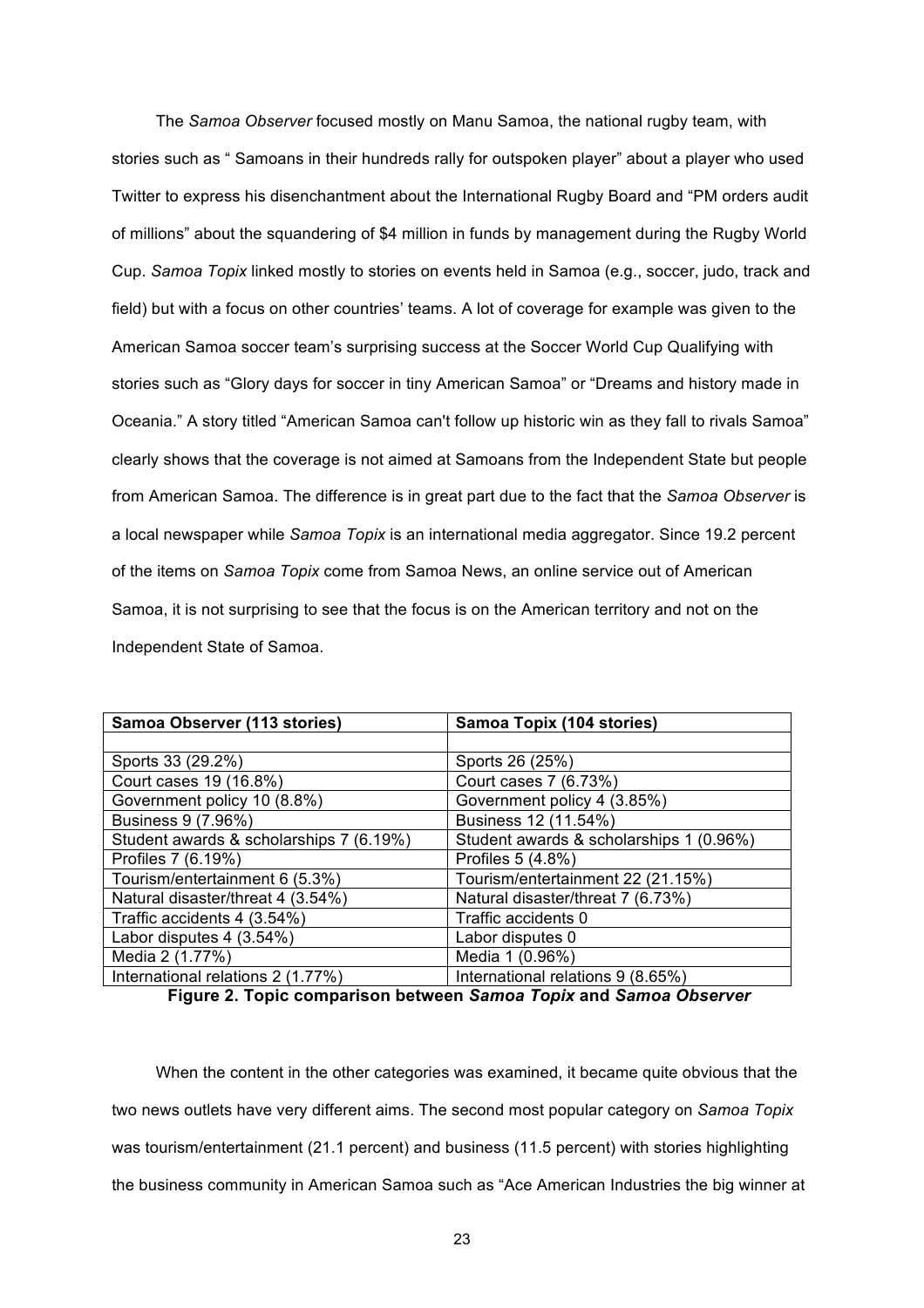4th Annual Business Award ceremony" or the Miss South Pacific Pageant. The same categories only accounted for 5.3 and 7.9 percent of items in the *Samoa Observer* respectively. International relations (8.65 percent) and natural disaster/threat (6.7 percent) were also relatively popular topics on *Samoa Topix* but captured less attention in the *Observer* with 1.7 and 3.5 percent of stories. Two topics that were quite popular in the *Observer*, court cases (16.8 percent) with news items such as "Police officer jailed for prisoner assault" and government policy (8.8 percent) with stories such as "If it's not broken, don't fix it" about the decriminalization of homosexuality, failed to garner as much coverage on *Samoa Topix* with only 6.7 and 3.8 percent of stories respectively. Overall, these figures highlight the *Observe*r's distinctly local focus of attention compared to *Samoa Topix*'s more global approach.

*Samoa Topix* also seems to rely on web metrics to boost its relevance and traffic rather than on a particular drive to offer their Samoan readers relevant content. Graphics, such as the ones provided on the homepage under the title of "News Trends," are used to identify trending topics - a measurement of popularity borrowed from the social networking site Twitter. Stories are also ranked by the number of comments they generate, which can direct users to stories that are driving widespread discussion but may also give unimportant stories an inflated weight. Finally, there are two counters at the bottom of the homepage: one for the number of "Comments made yesterday" and the other, constantly creeping up, for "Total comments across all topics."

Anderson (2011) argues that web metrics have transformed the way news items are selected in online newsrooms. During his time observing the operation of *Philly.com*, a news aggregating web site in Philadelphia, he noticed that "traffic often appeared to be the primary ingredient in [the web site's] news judgment" (561). When he probed to see if there was an organizational culture in place that would be used to counterweight "number of clicks" with story quality, web producers (those in charge of aggregating and repurposing stories from the two printed newspapers affiliated with *Philly.com*) admitted that their judgment was more informed by an intuitive knowledge of which stories would get "clicks" (562). There seems to be a significant difference however, between a news outlet like *Philly.com* and *Samoa Topix*. While the former's selection of stories seems to indicate at least that someone is "at the helm," the same cannot be said of the latter, which seems to be aggregating stories using an algorithm. This means that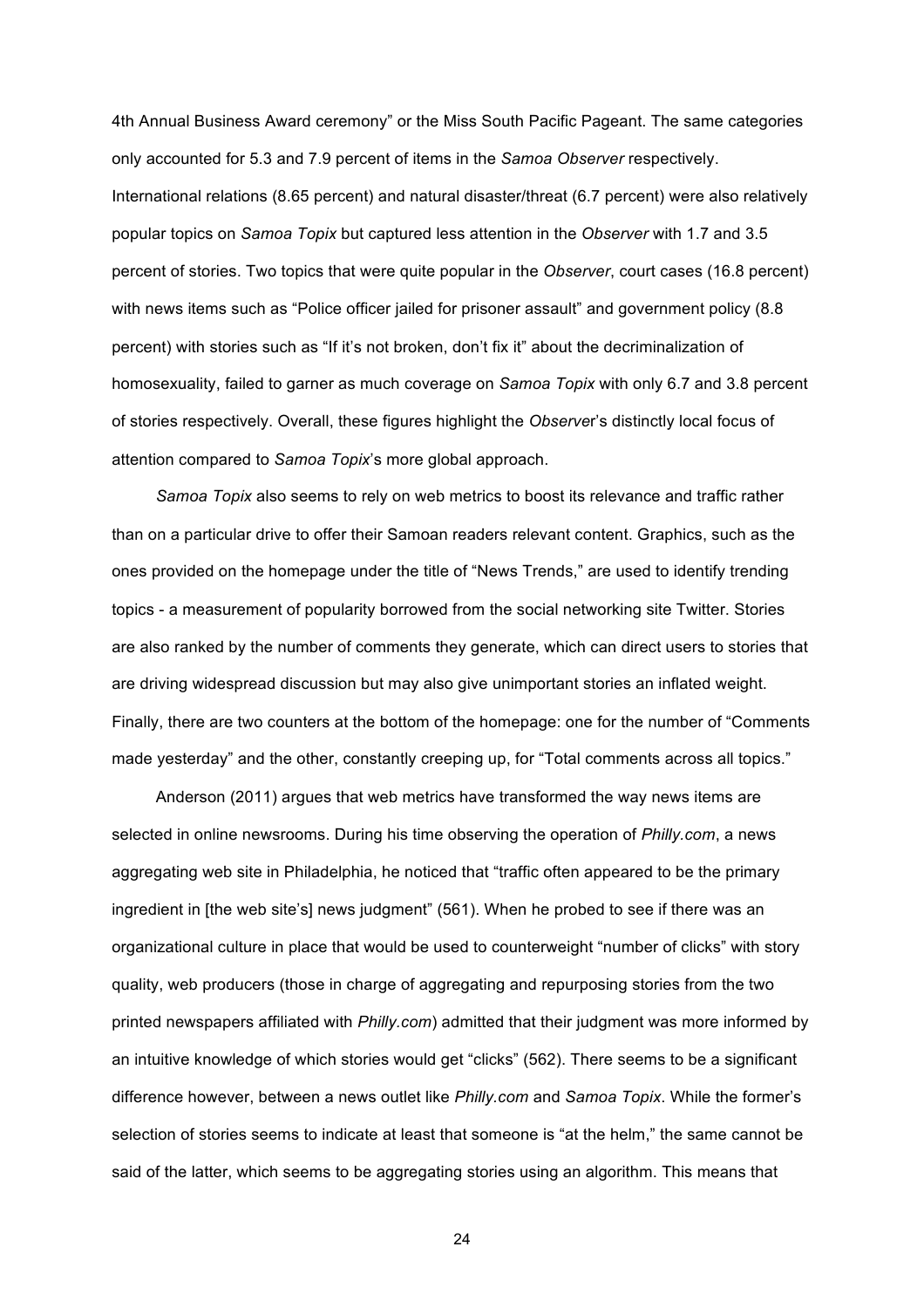while the stories on *Philly.com* reflect a desire to capture the interest of the Philadelphia public, albeit one that is driven by "number of clicks" and "page views," the stories collected on *Samoa Topix* only seem to indicate a computer system trawling the Internet for stories with the word "Samoa" in them. This conclusion is based on the relative randomness of stories found within *Samoa Topix.* For example, a story about the victory of Ukrainian judokas from a Ukrainian radio station was linked to on November 14, 2011 because it mentioned in passing that the Judo World Cup was in Apia, Samoa. The story would have been of little significance to Samoans but because it used the word Samoa in the text, it ended up as a news item on *Samoa Topix*.

Considering how *Samoa Topix* seems to be aggregating its news items, it is quite surprising to see that no stories from the *Samoa Observer* was picked up by its algorithm. This is surprising since the *Samoa Observer* is probably the news outlet that publishes/posts the most stories about Samoa. It is impossible to know if the *Observer* is preventing *Samoa Topix* to trawl its stories.

# **Discussion**

The level of discussion found in *Samoa Topix* was found to be largely divisive, ethnicallycharged and superficial. However, this study raises an important question: should *Samoa Topix* be lauded for *providing* the tools for a "more democratic debate" despite the fact that they are barely used in this way? Alternatively, should *Topix* and comparable websites be accountable for the fact that these tools alone do not contribute to a climate that supports democratic debate? The relatively superficial, ethnically-challenging and socially interpersonal narrative fragments examined for this study were situated at quite a distance from the news content linked to the site. However, the journalistic quality of the content itself was problematic, which also could have factored into the context of debased forum discussion. In assessing the democratic capabilities of *Samoa Topix,* one needs to ask is the act of providing the tools sufficient? Can *Topix* really say that: "By giving everyone access to the tools to talk - and an audience to listen", it "redefines what it means to make the news"? This technologically-deterministic perspective absolves *Topix* and other sites like them from any responsibility to foster and maintain debate. Surely, if one is to provide the means for discussion then there is at least some onus on that operating body to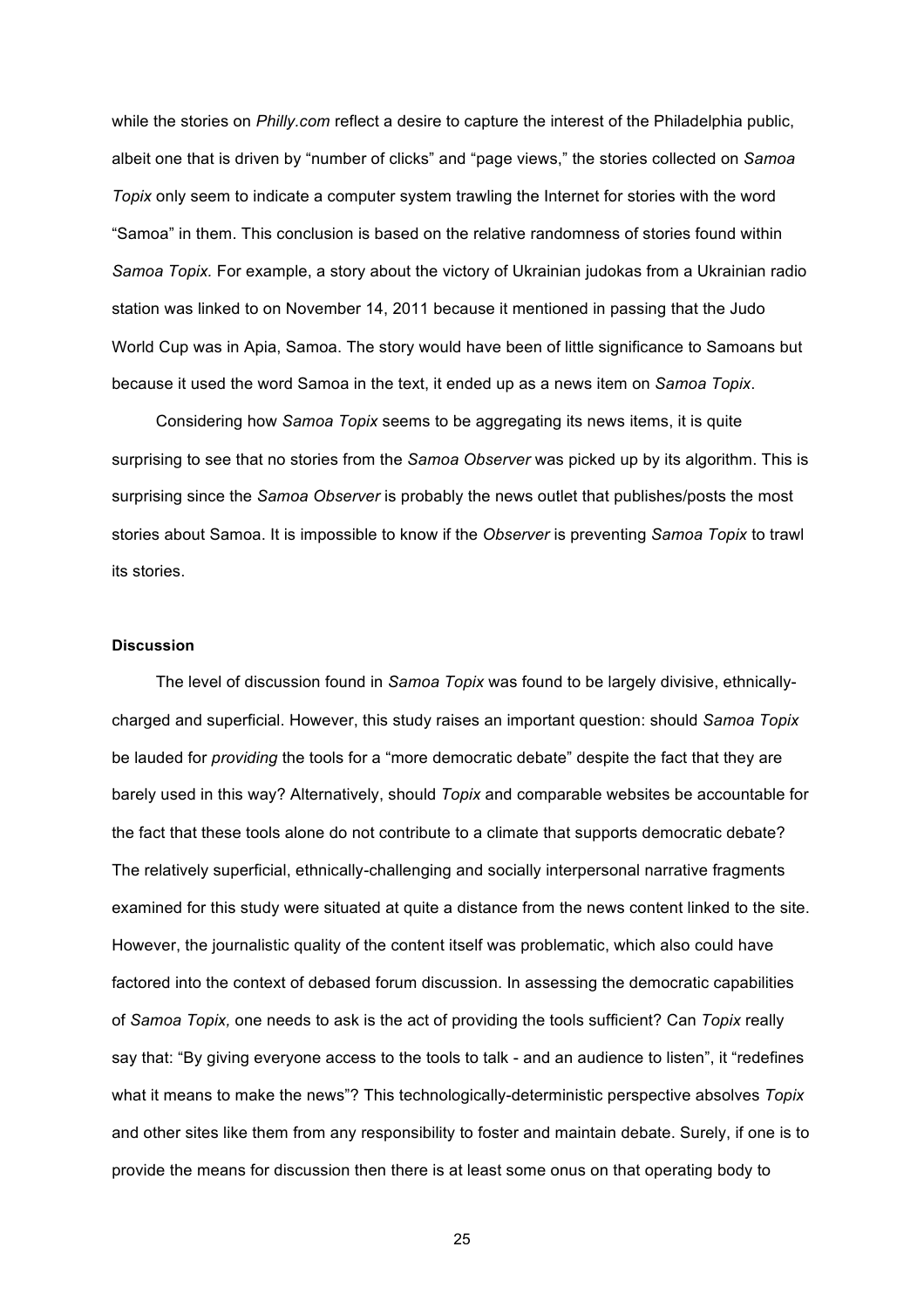facilitate that discussion as well. Undoubtedly, *Topix* is under financial constraints that limit them from intervening in such matters, but as scholars examining these forums, there are important resultant questions that arise from the repeated instances of anonymous bullying happening throughout news forums such as these. At a minimum, forums could be encouraged, through active posts by those who are employed by Topix, to focus on news content and news-related issues.

The lack of adherence to traditional journalism norms found within content linked through *Samoa Topix* suggests a lack of training, experience and resources in news outlets from the Pacific Island region. While more established media (e.g., from New Zealand, Australia, the United States) that find their stories on *Samoa Topix* reflect fairness, balance and context, the same cannot be said of media such as Samoa News, the Fiji Times online, or Fiji Village for example. Among the many factors behind these differences is the lack of money and resources, the lack of trained journalists, and the pressure on freedom of the press experienced in many Pacific Island nations. The founder and editor of Talamua Media, Apulu Lance Polu has bemoaned the lack of trained journalists in Samoa and has argued that training is necessary to "enable journalists in school and on the job to bring balance, responsibility and professionalism " (Enoka, 2011) to local journalism.

There was no obvious parallel between the content found in *Samoa Topix* and the *Samoa Observer*. From a liberal pluralist perspective, this, in and of itself, suggests a lack of relevance to what is actually happening in Samoa. The news items selected for *Topix* suggests a disconnect in focus to events in Samoa. The generalized topics emphasized in the *Topix* website also work to construct a reality not reflected within the news about Samoa from within Samoa. Given that the *Observer* is the paper of record from within Samoa, one would have assumed at least a slightly larger reliance on its content within *Topix*, but that was not the case here. It could be argued that perhaps an aggregator of news content simply does not make sense in a country of such a small size. However, there are a plethora of independent websites around the globe that actually are talking about Samoan issues and covering Samoan news. One comprehensive example is the Pacific Scoop website edited by Auckland University of Technology's Pacific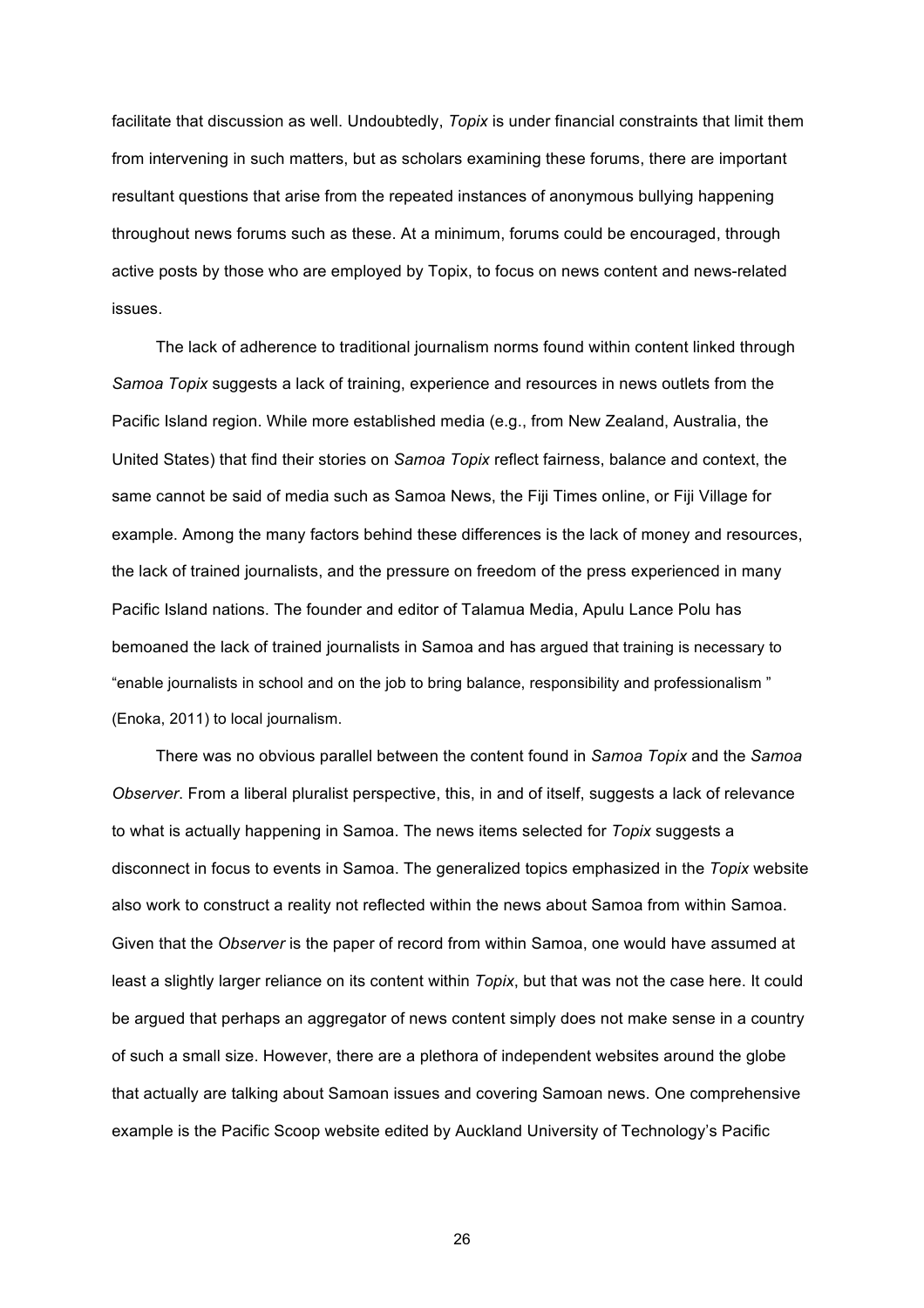Media Centre. The algorithms used to aggregate content in this instance simply did not appear to reflect the issues relevant to Samoa itself.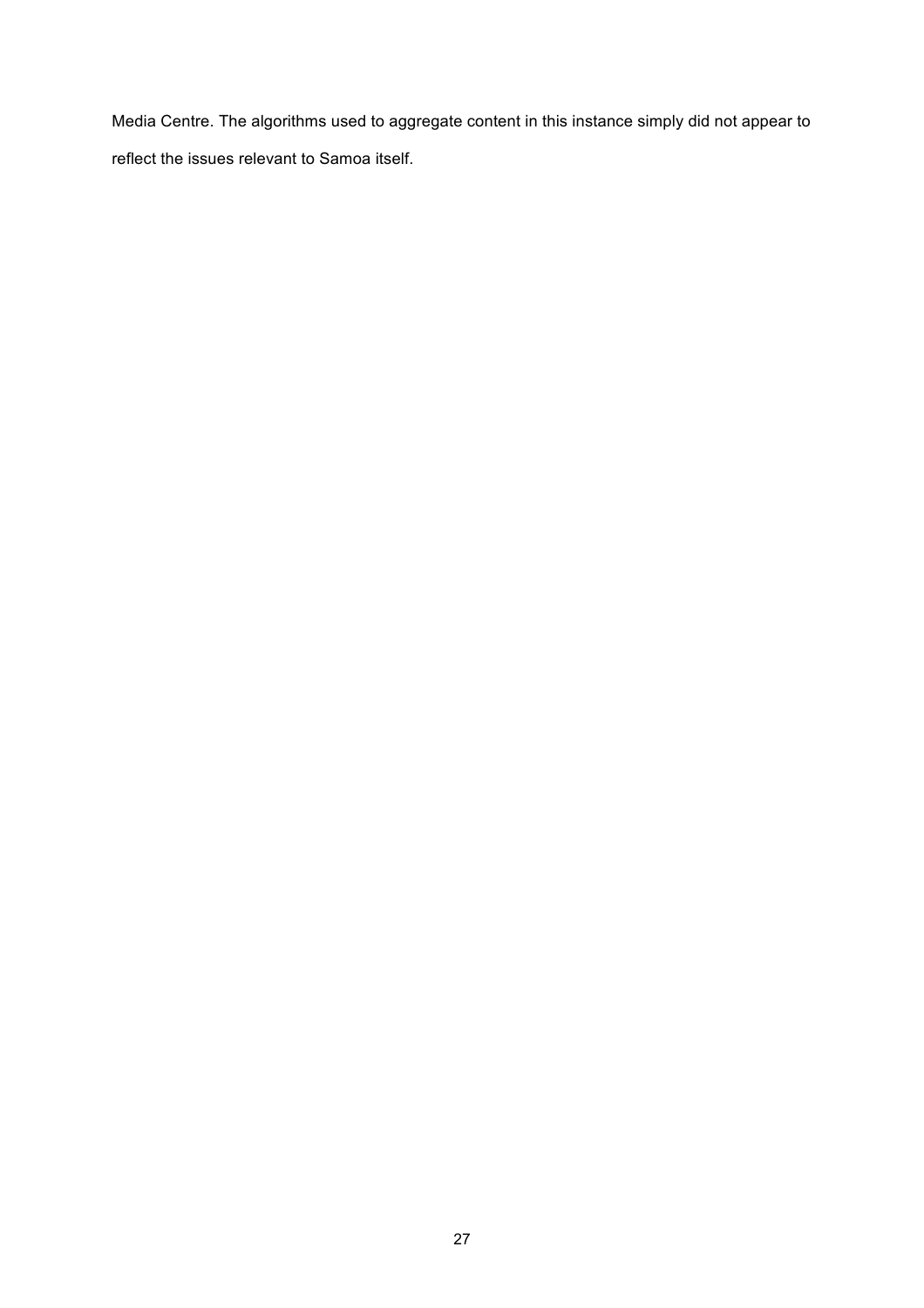# References

*About Topix* (2011). Topix. Retrieved 16 November 2011, from http://www.topix.com/topix/about.

Anderson, C.W. (2011). Between creative and quantified audiences: Web metrics and changing patterns of newswork in local US newsroom. *Journalism, 12* (5), 550-566.

Atkinson, Joshua. (2006). Analyzing resistance narratives at the North American Anarchist Gathering. *Journal of Communication Inquiry, 30* (3), 251-272.

Atton, Chris, & Wickenden, Emma. (2005). Sourcing routines and representation in alternative journalism: A case study approach. *Journalism Studies, 6* (3), 347-359.

Bell, Martin. (1998). The truth is our currency. *Harvard International Journal of Press Politics, 3* (1), 102-109.

Bertelson, D. A. (1992). Media form and government: Democracy as an archetypal image in the electronic age. *Communication Quarterly, 40*, 325-337.

Bonini, Tiziano. (2011). The media as 'home-making' tools: Life story of a Filipino migrant in Milan. *Media, Culture & Society, 33* (6, September), 869-883.

Carr, David. (1986). *Time, narrative, and history*. Bloomington: Indiana University Press.

Chatman, Seymour. (1990). *Coming to terms: The rhetoric of narrative in fiction and film*. Ithaca: Cornell University Press.

Conboy, Martin, & Steel, John. (2008). THE FUTURE OF NEWSPAPERS -- Historical perspectives. *Journalism Studies, 9* (5), 650 - 661. Retrieved August 16, 2010, from

Davis, Dennis K. (1996). Media and modernity: The future of journalism in a post Cold War & postmodern world. In P. C. Washburn (Ed.), *Research in Political Sociology* (pp. 326-353). Greenwich: JAI Press.

Deuze, Mark. (2005). What is journalism: Professional identity and ideology of journalism reconsidered. *Journalism, 6* (4), 442-464.

Dunwoody, Sharon, & Peters, Hans Peter. (1992). Mass media coverage of technological and environnmental risk: A survey of research in the United States and Germany. *Public Understanding of Science, 1*, 199-230.

Ehrenhaus, P. (1993). Cultural narratives and the the therapeutic motif: The political containment of Vietnam veterans. In D. Mumby (Ed.), *Narrative and scoial control: Critical perspectives* (pp. 77-96). London: Sage.

Enoka, Taina Kami. (2011). Samoa lacks trained journalists. Samoa Observer. Samoa Observer. Retrieved 12 March 2012, from

http://www.samoaobserver.ws/index.php?option=com\_content&view=article&id=33107:samoalacks&catid=1:latest-news&Itemid=50.

Fairclough, Norm. (1995). *Media discourse*. London: Arnold.

Foucault, Michel. (1989). *The archaeology of knowledge*. London: Routledge.

Foucault, Michel. (1991). *Discipline and Punish: The birth of the prison*. Harmondsworth: Penguin.

Franklin, Bob. (2008). THE FUTURE OF NEWSPAPERS. *Journalism Studies, 9* (5), 630 - 641. Retrieved August 16, 2010, from

Gillmor, Dan. (2006). *We the media*. Sebastopol: O'Reilly.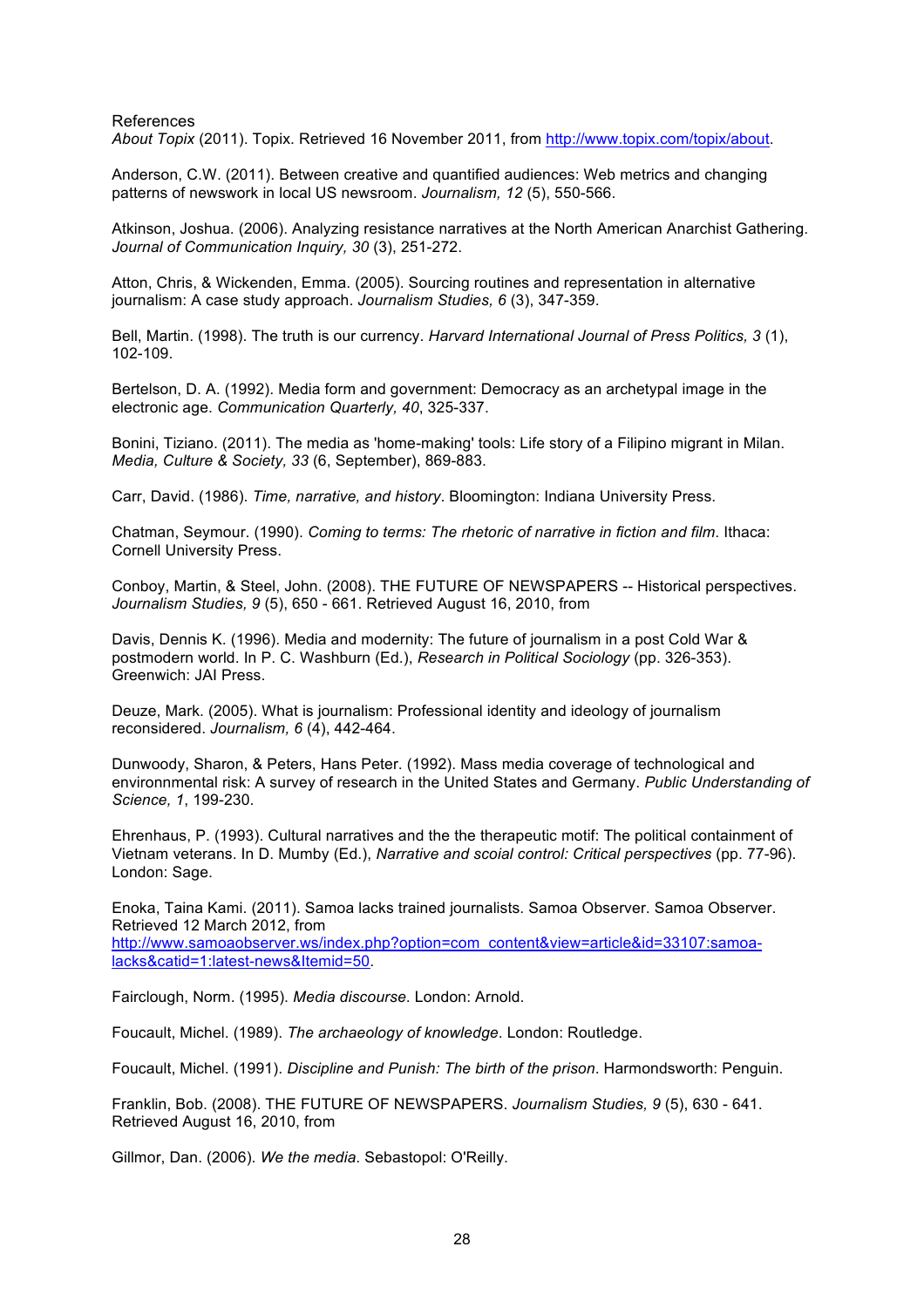Gitlin, Todd. (1980). *The whole world is watching: Mass media in the making and unmaking of the new left.* Berkley: University of California Press.

Gowing, Nick. (1997). *Media coverage: Help or hindrance in conflict prevention?* New York: Carnegie Corporation.

Greer, Jennifer, & Mensing, Donica. (2004). The evolution of online newspapers: A longitudinal content analysis, 1997-2003. *Newspaper Research Journal, 25* (2), 98-112.

Haas, Tanni. (2004). The public sphere as a sphere of publics: Rethinking Habermas's theory of the public sphere. *Journal of Communication, 54* (March, 1), 178-184.

Habermas, Jurgen. (1989). *The structural transformation of the public sphere* (T. Burger & F. Lawrence, Trans.). Cambridge: MIT Press.

Hall, Stuart, Critcher, Charles, Jefferson, Tony, Clarke, John, & Robert, Brian. (1978). *Policing the crisis: Muggings, the state, law and order*. Basingstoke: MacMillan Education Ltd.

Hammond, Philip. (2000). Reporting 'humanitarian' warfare: Propoganda, moralism and NATO's Kosovo war. *Journalism Studies, 1* (3), 365-386.

Herman, Edward S., & Chomsky, Noam. (1988). *Manufacturing consent: The political economy of the mass media*. New York: Pantheon Books.

*Internet World Stats* (2011). Miniwatts Marketing Group. Retrieved 22 November 2011, from http://www.internetworldstats.com/pacific.htm.

Johnson, P. (2005). Fox News' Ailes takes jab at competitors, blasts "biased" polls*. USA Today,* p. 6d.

Keith, Susan. (2010). Shifting circles: Re-conceptualizing Shoemaker and Reese's theory of a hierarchy of influences on media content for a new-media era. In *Texas Tech Convergent Media Resource Center and the Communication Technology Division of AEJMC*. Texas Tech University.

Kelly, Jennifer. (2004). *Borrowed Identity*. New York: Peter Lang.

Kenix, Linda Jean. (2007). The homogenized imagery of non-profit organizations on the Internet. *Visible Language, 41* (2), 127-162.

Kenix, Linda Jean. (2010). Resistance narratives in radical, alternative media: A historical examination of *Earwig*. *Equid Novi, 31* (1), 89-113.

Kenix, Linda Jean. (2011). *Alternative and mainstream media: The converging spectrum*. London and New York: Bloomsbury Academic.

MacDougall, Curtis, & Reid, Robert D. (1987). *Interpretive reporting*. New York: MacMillan.

Malifa, Savea Sano (2012). *About Us*. Apia: Samoa Observer. Retrieved 21 March 2012, from http://www.samoaobserver.ws/index.php?option=com\_content&view=category&layout=blog&id=46&It emid=77.

Masterton, Murray. (1992). A new approach to what makes news news. *Australian Journalism Review, 14* (1), 21-26.

Matheson, Donald. (2005). *Media discourses: Analysing media texts*. Berkshire: Open University Press.

McGee, M. (1990). In search of "the people": A rhetorical alternative. In J. Lucaites, C. Condit & S. Caudill (Eds.), *Contemporary Rhetorical Theory* (pp. 341-357). London: Guilford.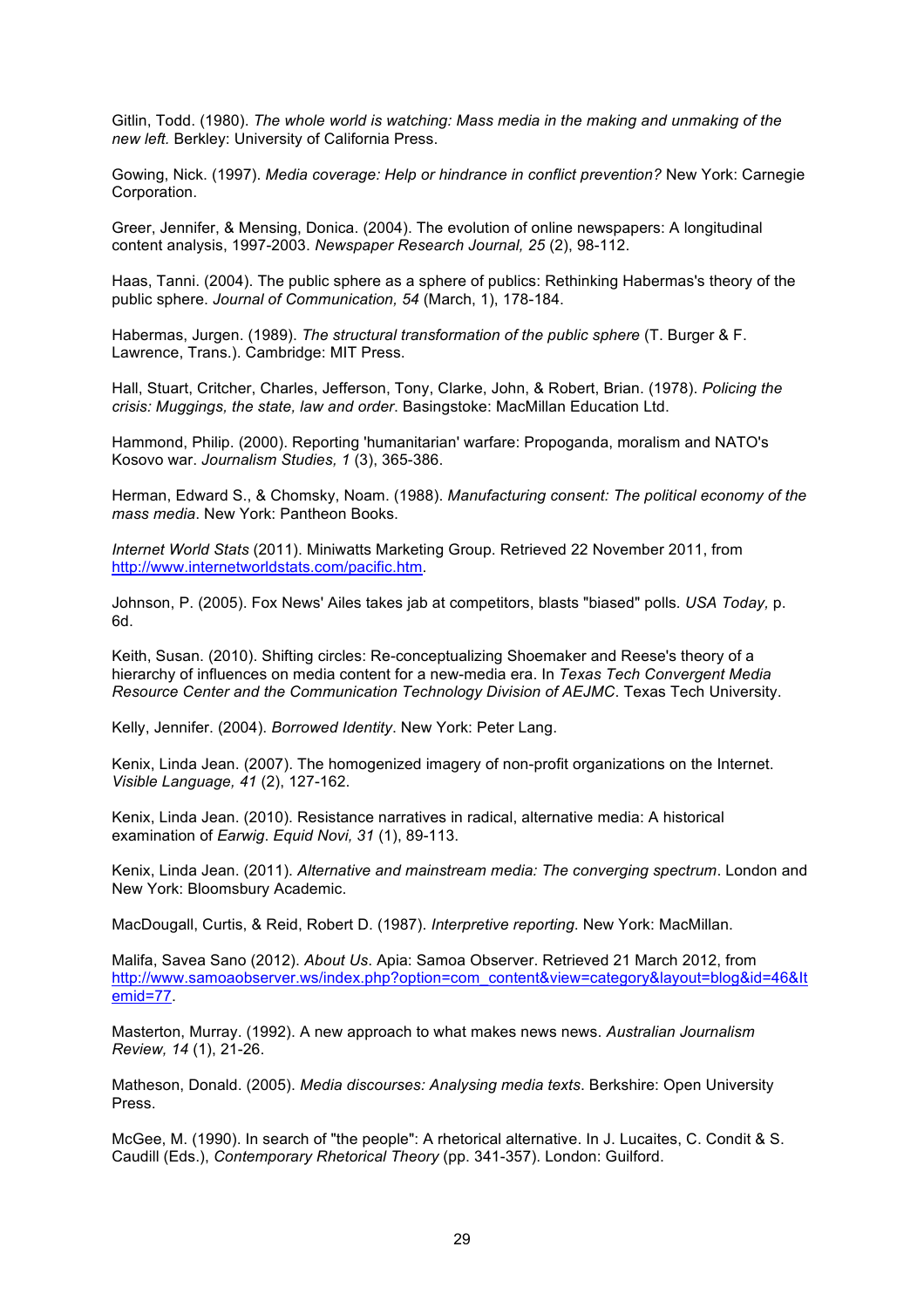Norris, Paul 1992, personal communication, 1 October,1992.

Oblak, Tanja. (2005). The lack of interactivity and hypertextuality in online media international communication. *Gazette, 67*, 87-106.

Paulussen, Steve, Heinonen, Ari, Domingo, David, & Quandt, Thorsten. (2007). Doing it together: Citizen participation in the professional news making process. *Observatorio (OBS) Journal, 1* (3), 131-154.

Peabody, Jeffrey. (2008). When the flock ignores the shepherd- Corraling the undisclosed use of video news releases. *Federal Communications Law Journal, 60* (3), 577-597.

Quandt, Thorsten. (2008). (NO) NEWS ON THE WORLD WIDE WEB? -- A comparative content analysis of online news in Europe and the United States. *Journalism Studies, 9* (5), 717 - 738. Retrieved August 16, 2010, from

Redden, Joanna, & Witschge, Tamara. (2010). A new news order? Online news content examined. In N. Fenton (Ed.), *New media, old news: Journalism & democracy in the digital age* (pp. 171-186). London: Sage.

Rheingold, Howard. (2002). *Smart mobs: The next social revolution*. Cambridge: Perseus Publishing.

Rosenberry, Jack. (2005). Few papers use online techniques to improve public ommunication. *Newspaper Research Journal, 26* (4), 61-73.

Ruigrok, Nel. (2010). From Journalism of Activism Towards Journalism of Accountability. *International Communication Gazette, 72* (1), 85-90.

Rupar, Verica. (2006). Reflections on journalism and objectivity: An episode, ideal or obstacle. *New Zealand Journal of Media Studies, 9* (2), 12-17.

*Samoa Topix* (2012). *Terms of Service: Overview*. Topix. Retrieved 21 March 2012, from http://www.topix.com/topix/terms.

Sano Malifa, Savea. (2010). Samoa: *The Observer* and threats to media freedom. *Pacific Journalism Review, 16* (2), 37-46.

Schaffer, Jan (2007). *Citizen media: Fad or the future of news? The rise and prospects of hyperlocal journalism*. Knight Citizen News Network. Retrieved 3 August 2008, from http://www.kcnn.org/research/citizen\_media\_report/.

Semetko, Holli A., & Valkenburg, Patti M. (2000). Framing European politics: A content analysis of press and television news. *Journal of Communication, 50* (2), 93-109.

Shoemaker, P. J., & Reese, Stephen D. (1996). *Mediating the message: Theories of influences on mass media content* (2nd ed.). New York: Longman Publishing Group.

Singer, Jerome L. (2006). *Take a high road - and share it*. Political Communication Report. Retrieved 27 September 2007, from http://www.mtsu.edu/~pcr/1601\_2005\_winter/roundtable\_intro.htm

Singh, Shailendra. (2005). Six Oceania microstates: The genesis of media accountability. *Pacific Journalism Review, 11* (2), 42–60.

Statistics New Zealand (2011). *Population*. Wellington: Statistics New Zealand,. Retrieved 25 May 2011, from http://search.stats.govt.nz/nav/ct1/population/0.

Tuchman, Gaye. (1978). *Making news: A study in the construction of reality*. New York: Free Press.